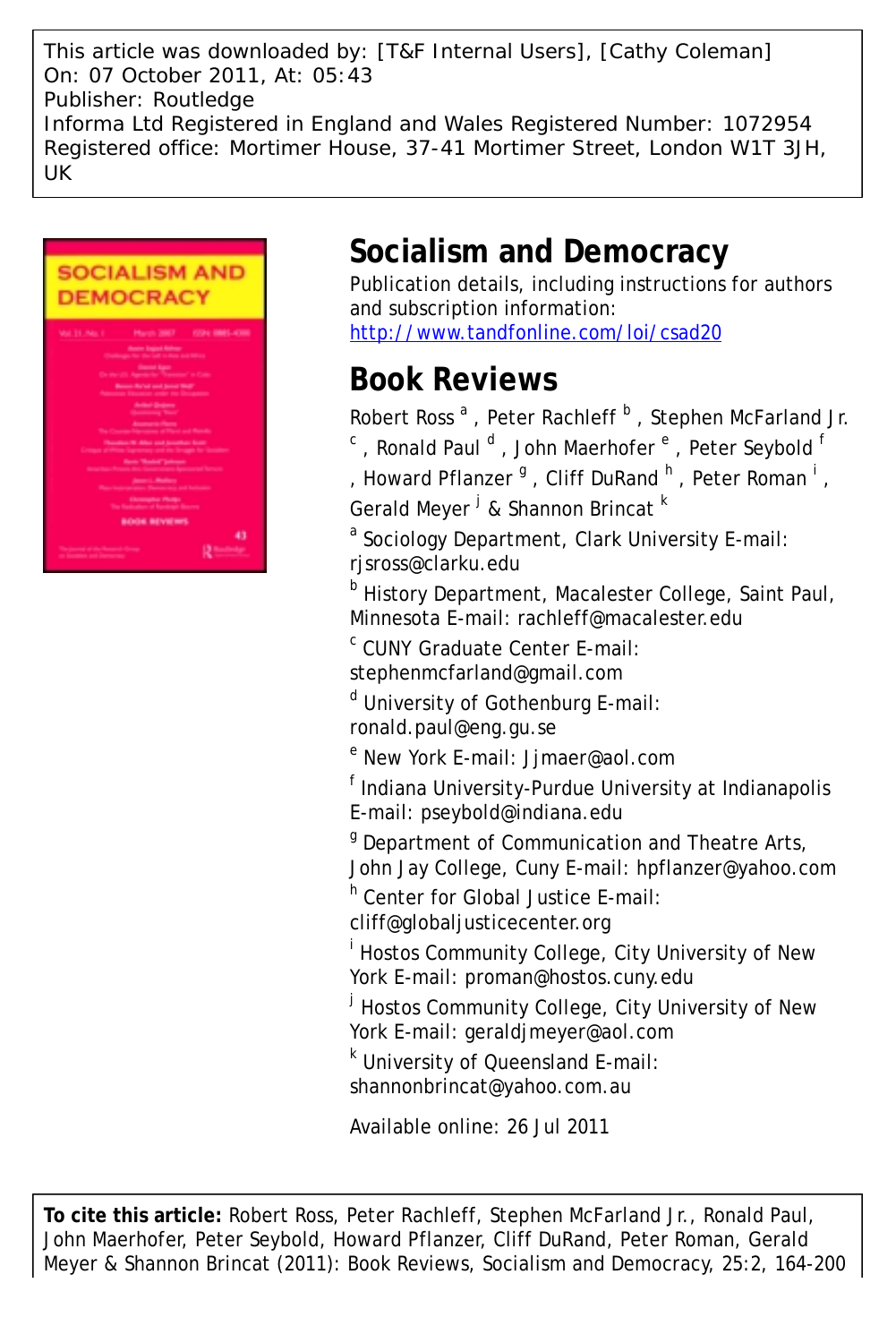### PLEASE SCROLL DOWN FOR ARTICLE

Full terms and conditions of use: [http://www.tandfonline.com/page/terms](http://www.tandfonline.com/page/terms-and-conditions)[and-conditions](http://www.tandfonline.com/page/terms-and-conditions)

This article may be used for research, teaching, and private study purposes. Any substantial or systematic reproduction, redistribution, reselling, loan, sublicensing, systematic supply, or distribution in any form to anyone is expressly forbidden.

The publisher does not give any warranty express or implied or make any representation that the contents will be complete or accurate or up to date. The accuracy of any instructions, formulae, and drug doses should be independently verified with primary sources. The publisher shall not be liable for any loss, actions, claims, proceedings, demand, or costs or damages whatsoever or howsoever caused arising directly or indirectly in connection with or arising out of the use of this material.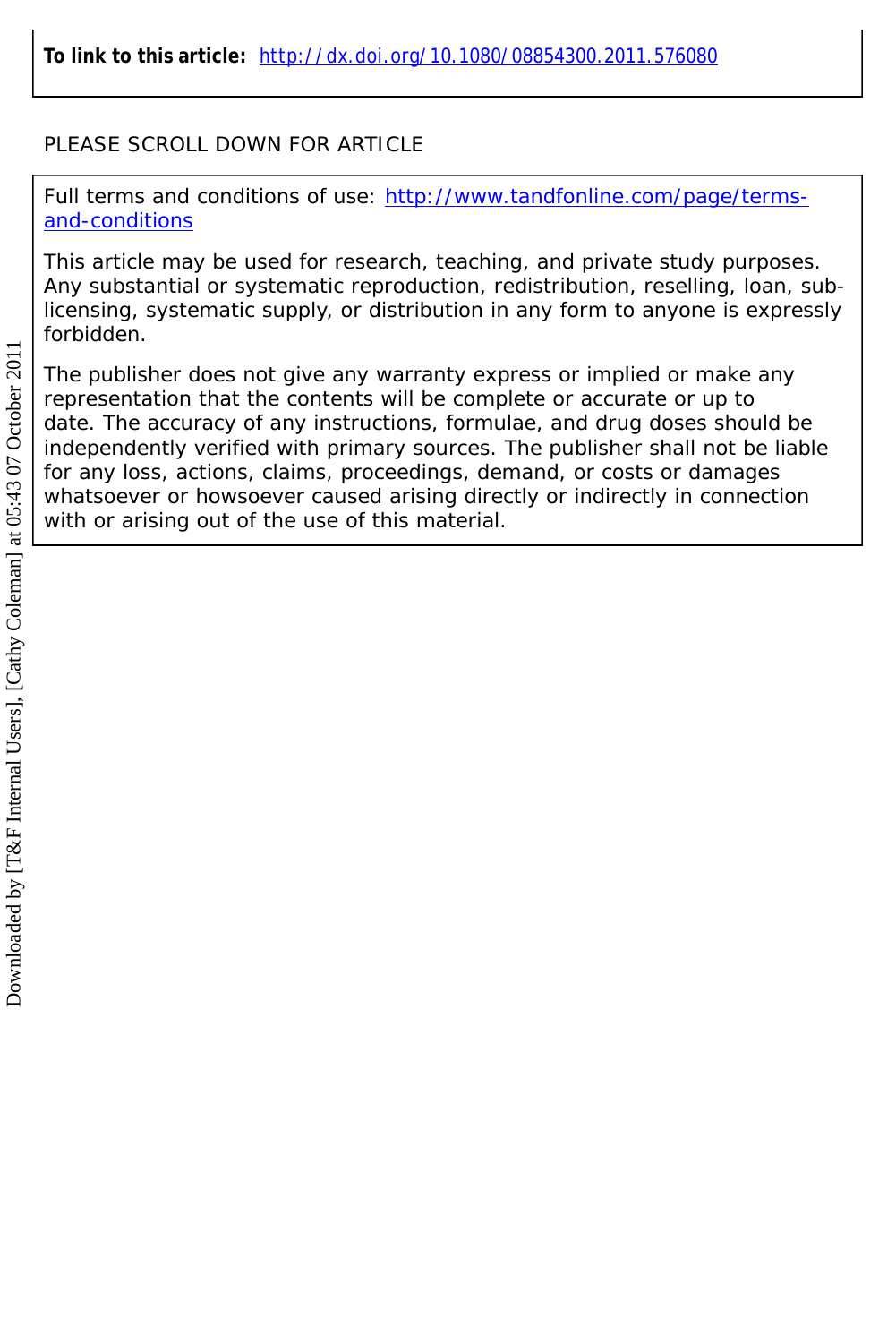### Book Reviews

Steve Early, Embedded With Organized Labor: Journalistic Reflections on the Class War at Home (New York: Monthly Review Press, 2009).

Only Steve Early, writing about the recent succession to the Presidency of the Service Employees International Union (SEIU), could have written:

[T]he process of replacing [Andy] Stern has been about as transparent as the College of Cardinals' method of picking a new pope in Rome. Instead of watching for color-coded smoke signals from the Vatican, a waiting labor movement has been deciphering messages, from one side or the other, as they get posted on the Internet.

After 28 years as an organizer and strategist for the Communications Workers of America, embedded with organized labor, as he puts it, Steve Early is "redeployed" as the journalist, writer and intellectual he has always been. Emphasis on writer and intellectual. These essays on labor history, strategy and union politics are polished and graceful reviews of dozens of books over the last eleven years. The pleasures of Early as a writer stem in part from his never having had to face the anonymous edge-effacing, blandness-generating torture chamber of academic so-called peer review – his opinions have edges and his humor has a delightful snarkiness. Watch out professors: his distaste for academic "sideline coaching" comes through quite pointedly. The paradox is of course the fact that Early is an omnivorous reader of all things labor, including obscure history tomes from academic presses.

The resulting essays are a remarkable feat of writing and editing. From 38 published pieces Early has stitched together a totally coherent tour d'horizon of recent scholarship and commentary on labor history, reflections on the movements of the 1960s, case studies of strikes and organizing campaigns, and at the back end an almost up-to-date look at the current civil wars in the labor movement. For an overview of scholarship and current issues facing the labor movement, the virtue of this book as a starting point is not only that it is an accessible and fun read, but that it has a consistent point of view which is both noble and revealing as a perspective on labor studies.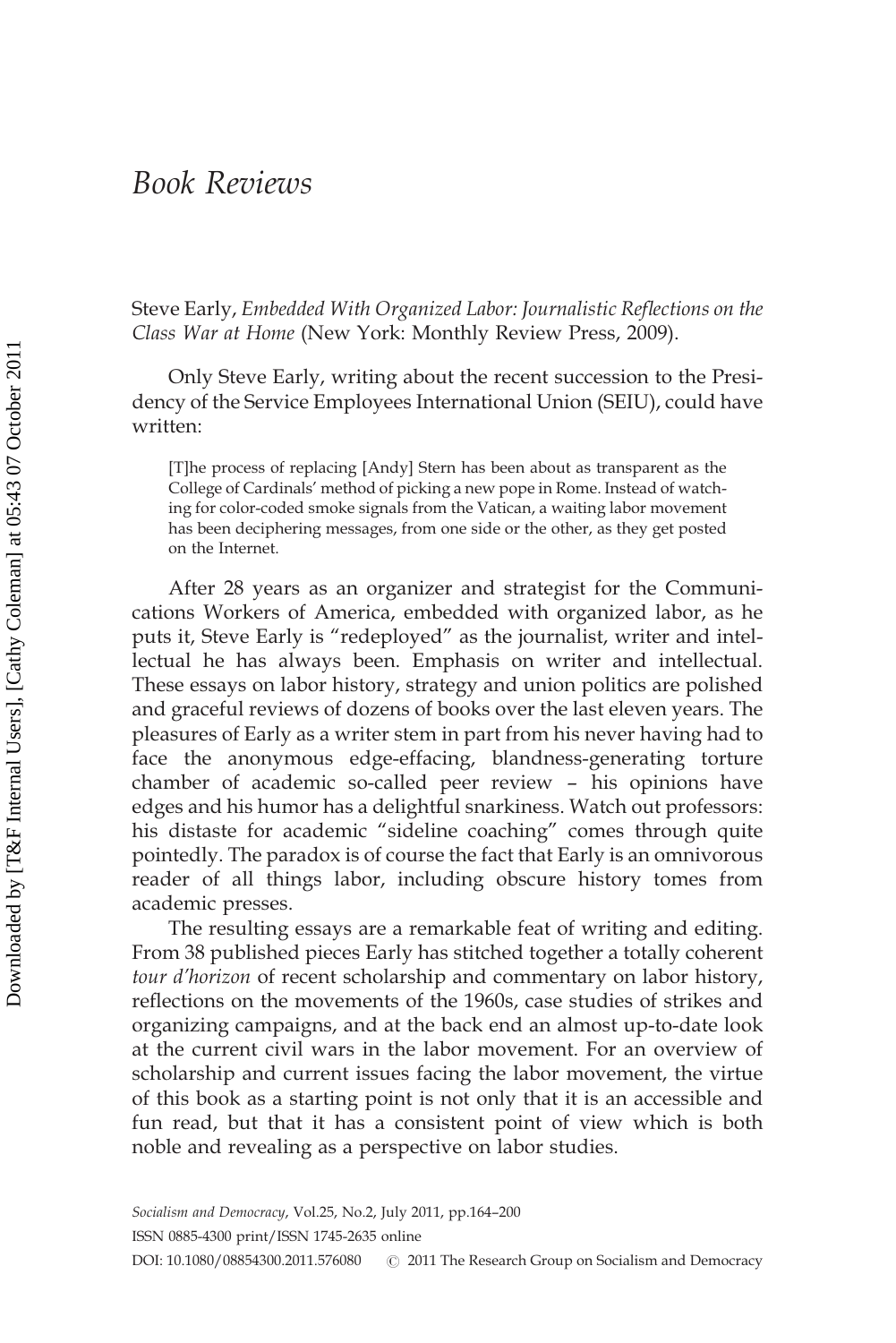Put simply, Early examines labor movements and unions from the perspective of worker self-governance and union democracy. Identifying with what one SEIU staffer dismissively referred to as that "Labor Notes crowd," Early shows little use for top-down labor "generalissimos" or staff-driven (as distinct from member-driven) organizing campaigns. An Early passage about double-dipping high-six-figure pay for aging union leaders has enough acid to take the paint right off a Town Car. (See, his style is contagious.)

Early is a master of the form of the literary review – he discusses things that interest him using the books under review to help him make his point.

The first group of essays addresses twentieth century labor activists or organizations that, Early notes, formed the historical backdrop for the "new" leftists of the 60s and 70s who entered the labor movement. A review of writings by and about labor journalists Eva Valesh and Mary Heaton Vorse gives Early a podium from which he mourns the loss of labor journalism, leaving a gap not filled by what he calls the "house organs" and "vanity press" of the unions' own publications. By bringing us – in some detail – the story of these early twentieth century writers on labor affairs, Early reminds us of the political complexity of events now iconic among the slim ranks of labororiented intellectuals. The cleavage between the socialist-minded workers in the 1909 "Revolt of the Twenty Thousand" shirtwaist workers and their upper-class supporters was a (downward) turning point in the career of Valesh. Early's discussion of Vorse's writing about the Lawrence "Bread and Roses" strike reminds us of the lack of support the mainstream unions gave to the immigrant workers there in 1912.

While Early has strong (and strongly negative) perspectives on Andy Stern's "Purple Army" he is not sectarian in his treatment of...sectarians – though he can't resist the telling descriptor of some former members of the 60s–70s New Communist Movements as "recovering sectarians." His look back on movement history, as his look forward to union strategy, is firmly oriented to building "durable rank-and-file" organizations in unions or industries.

Reading Early as he writes his way through the books of the last decade one realizes that the issue-polarization that visibly emerges in whatever passes for public discourse about the labor movement is at best the description of an iceberg from above the waterline, or at worst the perception of a fork in the road when one is confronted by a multiple-choice quiz.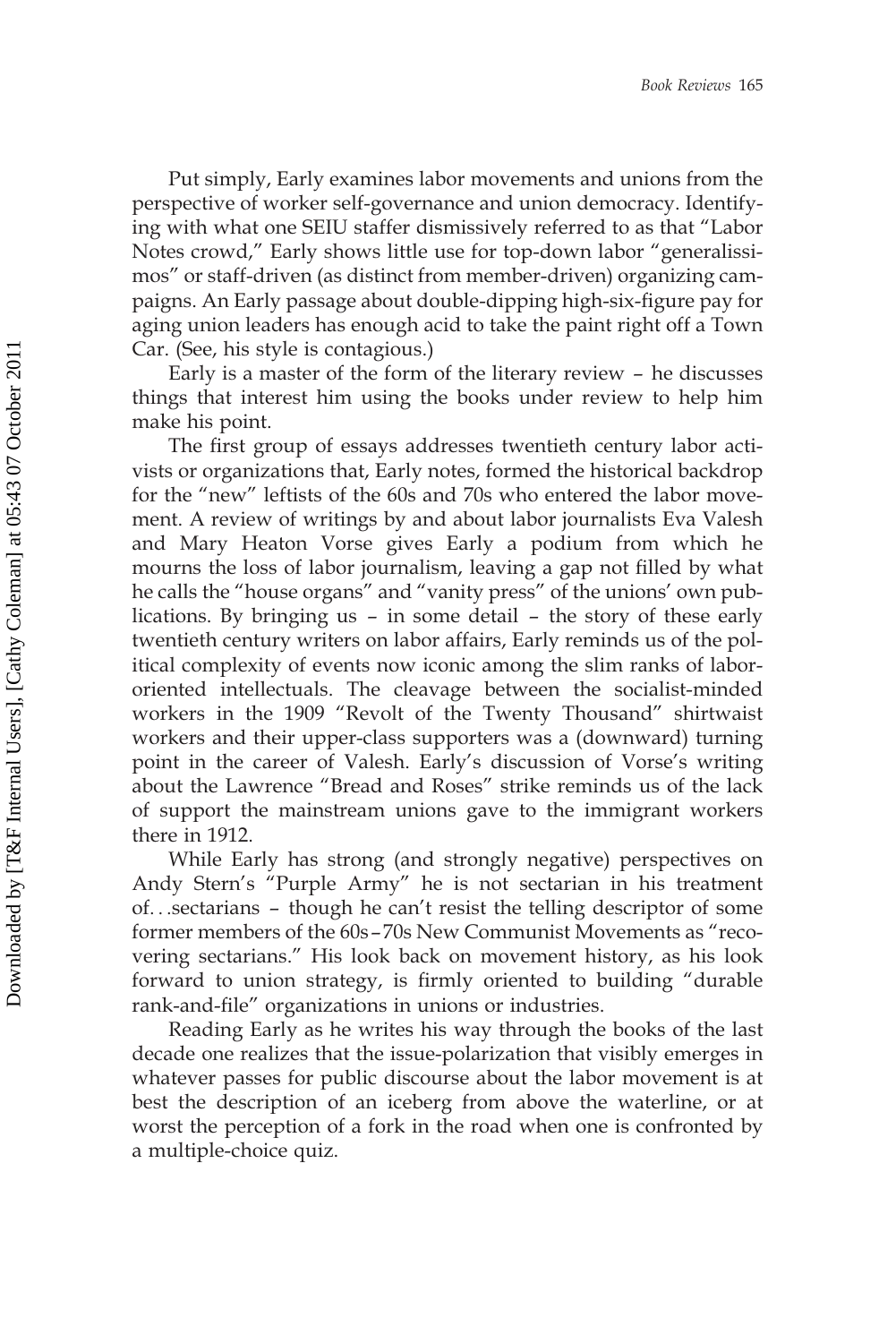In 1995, when John Sweeney was elected AFL-CIO President in the confederation's first contested election ever, the turn in the road was described as one between organizing and political action on one side, and contract-servicing unions on the other. Even then there was at least one other tendency in both camps of union types: the old "Labor Notes crowd" of union democrats who believe workers should run their own unions, and that movement-building begins with informed members.

But the AFL-CIO is not one big union: it is a confederacy with almost no power over its 56 affiliates. By 2005 Sweeney's own SEIU, now headed by Andy Stern, and five other unions, including UNITE-HERE headed by Bruce Raynor and John Wilhelm, left the AFL-CIO to form Change to Win (CTW). The dichotomy was once again posed as investing in organizing vs an inability to move the clumsy federation. CTW argued that more money should be spent on organizing and less on politics – poignantly reflecting the disaster of the 1994 Congressional elections. That turned out to be merely rhetorical. Change to Win constituents did not have great organizing successes (outside of the public sector where the rules of the game are quite different than in the private sector) and though the AFL-CIO continued to invest in electoral politics, Stern's SEIU outspent all non-party committees in the 2008 election cycle – \$27 million on "independent" expenditures for Obama. For context, the next largest non-party contributor was the National Rifle Association at \$17 million. The internal function that Stern spent the big bucks on was combating internal dissent and external competition among neighboring unions.

In the period before the split from the AFL-CIO, an influential working paper was circulated in and around SEIU by Stephen Lerner. This paper and subsequent articles argued that higher density (proportion of union workers in an industry/region) yields higher wages for all workers – like a drafting effect in auto or bike racing. Lerner also argued that this density can best be raised by fewer, larger unions with a minimum of competition, raiding, and duplication of functions between them. In a review of a book (by Vanessa Tait) critical of SEIU's failure to empower low-wage members, Early notes Lerner's contention that:

<sup>&</sup>quot;The union's increased 'market share' has helped raise the living standards of many thousands of new members among the working poor." For many activists and academics, this record of success ends any debate about the best way for other unions to grow. Some observers do question whether the SEIU "organizing model" is readily transferable, however. They note that SEIU has, until now, had the singular advantage of operating mainly in the public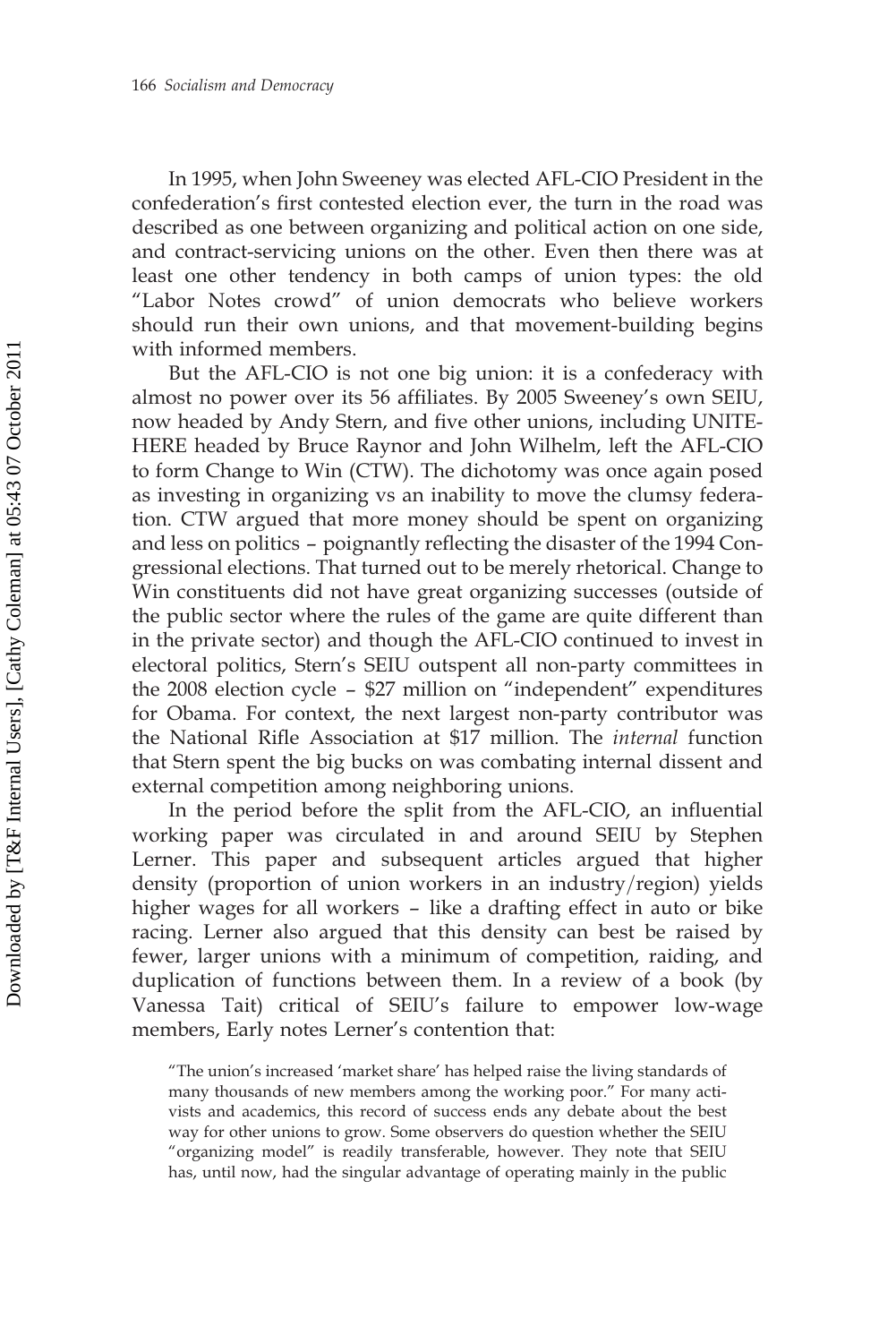sector, among smaller private firms, or within health care and home care entities that rely on public funding – a ready-made environment for union political leverage, lobbying and deal-making. IBM, Toyota, Overnite, MCI, Microsoft, Wal-Mart, or even partially unionized General Electric operate in an entirely different league – as unions trying to organize them are reminded every day.

Against such adversaries, no amount of clever corporate campaigning, Justice for Janitors pageantry, or even craven political maneuvering – such as SEIU's embrace of industry-backed "tort reform" that would restrict lawsuits against elder-abuse in California nursing homes – is likely to secure organizing rights or recognition anytime soon. In contrast, at the "for-profit" nursing homes that SEIU is now partnering with – to the dismay of California patient advocates – the union's new "alliance" with management may indeed boost its "market share."

The union density through union consolidation strategy had led SEIU to the creation of sector-wide or region-wide mega locals. For grassroots campaigners like Early a "local" of over 100,000 workers is not a school for democracy – it is the infrastructure of a bureaucratic behemoth.

Early had been feeding me his reviews by e-mail over the last few years, but it is only now, seeing them together in a flowing narrative that one realizes how contorted the labor scene has become. Having taken the largest unions out of the AFL-CIO, CTW's one-time advocates of concentration and efficiency set about competing with their AFL-CIO counterparts. For example, SEIU has gone after public sector workers much to the chagrin of the American Federation of State County and Municipal Employees (AFSCME). Stern could not tolerate the dissent of one of his own local Presidents, Sal Rosselli of the California United Health Workers–West (a local of about 150,000 workers), who was a critic of his high-handed ways and soft contracts. Stern then put the UHW local in receivership. Rosselli, buoyed by the feisty support of local leaders and a passionate staff, formed a competing healthcare union in California and Stern – up until his retirement in 2010 – spent millions in a so far unsuccessful attempt to kill it in the courts and on decertification elections in California.

In the meantime the merger between the old garment unions (UNITE) and the hotel workers' union (HERE) fell apart. Stern enticed Bruce Raynor of UNITE to come into SEIU, and John Wilhelm of HERE and Raynor/SEIU are engaged in one of the most bitter struggles in recent labor history.<sup>1</sup>

<sup>1.</sup> As this article was going to press a lawsuit between UNITE HERE (Wilhelm) and Workers United-SEIU (Raynor) was announced – dividing assets in dispute.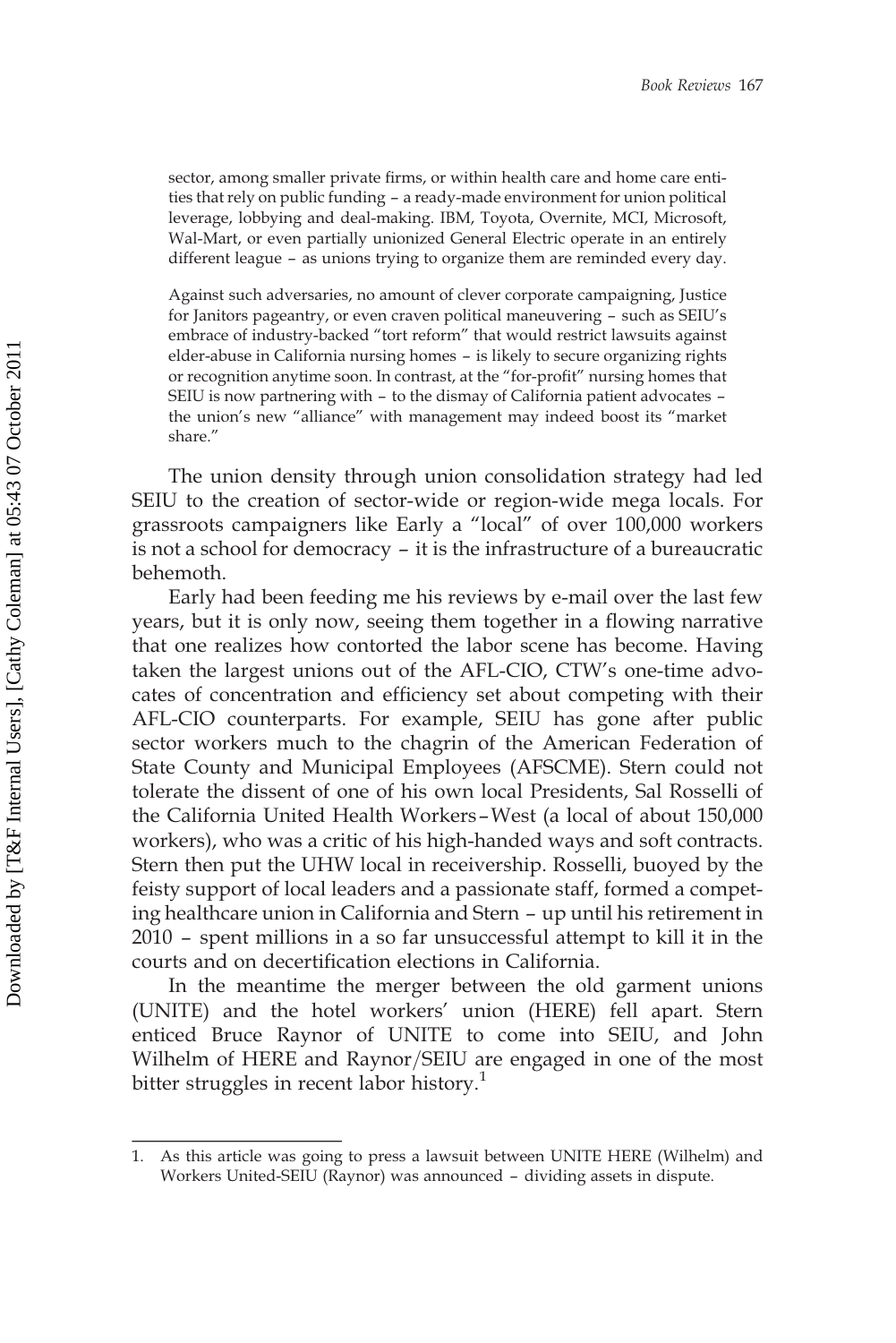Early is on top of all of this, and his clarity as a teacher is exceeded only by his clever turn of phrase and humor.

But praise is not enough, nor is grassroots local union democracy the universal solution to labor's woes. While Early is an exemplary internationalist and led his region of the Communications Workers of America in genuine solidarity with Latin American unionists, this book is not about the fundamental globalization of capital and the race to the bottom in global labor standards – the whip hand that lashes labor.

The specter that haunts the labor movement is global capitalism.

Industries where labor was strongest – auto, steel, and yes, garments – are the ones most globalized, where low-wage and exploited labor has been mobilized to compete with high-wage, high-benefit labor. The surviving unions in these sectors are but pale skeletal reflections of their former powerful presence. Weakened by this and by the steady erosion of labor law protections, and the political desertion of Democratic Presidents (Carter, Clinton, Obama), only in public sectors (e.g., teaching) has the labor movement increased or maintained density. This weakness makes global trade policy a plaything of neoliberal shades of difference, but it also means that the larger labor movement cannot prosecute its domestic agenda. The service sector unions do not have enough private sector penetration to carry the ball themselves. Moreover, many service sector jobs are themselves exportable (remember that call for computer support one night and where your help came from?).

Global capitalism will not be successfully confronted by a bureaucratic labor movement which fails to inspire and mobilize its members. But internal union democracy can't do the job itself.

A century ago workers were bereft of support from government and law, and they were subject to a regional race to the bottom, as employers threatened any advance in working conditions by moving or threatening to move to locations where law or unions were weaker. The move across the Hudson (cf. famous New Yorker cartoon, cover, looking West) was used to try to corral garment workers into submission.

The Progressive movement of middle-class reformers took up some of the key policy issues that workers then needed as a scaffold for full enfranchisement. These reformers had sometimes adversarial, sometimes collaborative relations to socialists, but they had a social agenda that called for the inclusion of the working class into the civic and political life of the republic. Most, if not all of the Progressives understood that working-class issues were central to the nation's moral and economic success. "The Social Question" of working-class inclusion was very much central to Jane Addams, and to Louis Brandeis and Florence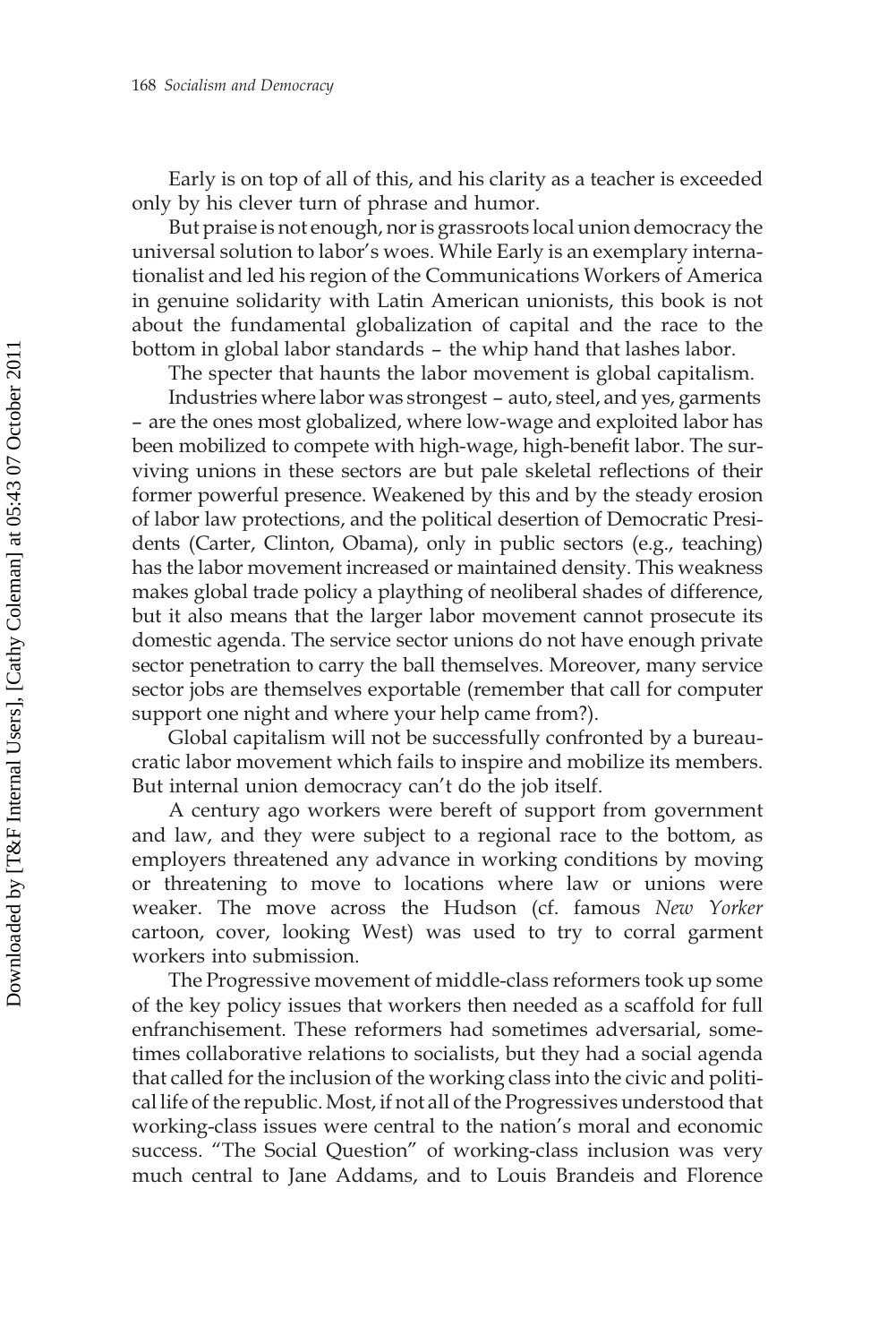Kelley. When a factory with Kelley's National Consumer League's antisweatshop "White Label" was struck by unionists seeking better wages, a process began which eventually caused them to withdraw the white label: "Our position is obviously untenable as friends of labor," claimed the NCL, "if we persist in pushing our label as a rival to the label of the American Federation of Labor against the protests of union officials." Kelley's avatars among the reform-minded today have little or no understanding of or sympathy with unions.

What is continuous between the older Progressive movement and today's middle-class reform mentality is somewhat less attractive: it is sympathy for the victim. Compassion trumps justice; helping the poor trumps creating or saving jobs. Starving Africans trump preserving labor standards in the US garment industry.

In one (curiously) small passage Early discusses the seed of a solution. Jobs with Justice (JwJ), of which he is a prime supporter/ founder, fosters solidarity among local unions regionally, and coalition with community organizations as well. Faith-based groups are regularly part of JwJ functions and call-outs. JwJ reaches out to individual supporters among the intelligentsia for help, e.g., in testimony on workers' rights issues. Writ larger and more ambitiously JwJ could broaden the coalition of activists who know and understand labor issues.

This book of essays will give readers a Contemporary Labor Movement 101 background. If only most texts were as well written or half as funny. (A line I can't resist reporting: about Change to Win [the breakaway led by SEIU and Andy Stern] Early coyly writes: "some call it Change to Spin"). The next installment is in process. Early is finishing a book on "The Civil Wars in U.S. Labor: Birth of a New Workers Movement or Death Throes of The Old?" Start with Embedded..., then get "Civil Wars..." Then go to work.

> © 2011 Robert Ross Sociology Department, Clark University Author, Slaves to Fashion: Poverty and abuse in the new sweatshops (2004) rjsross@clarku.edu

Carl Mirra, The Admirable Radical: Staughton Lynd and Cold War Dissent, 1945 – 1970 (Kent, OH: Kent State University Press, 2010).

I enjoy opening my introductory History classes by telling the students, "I study the past because I am interested in the future."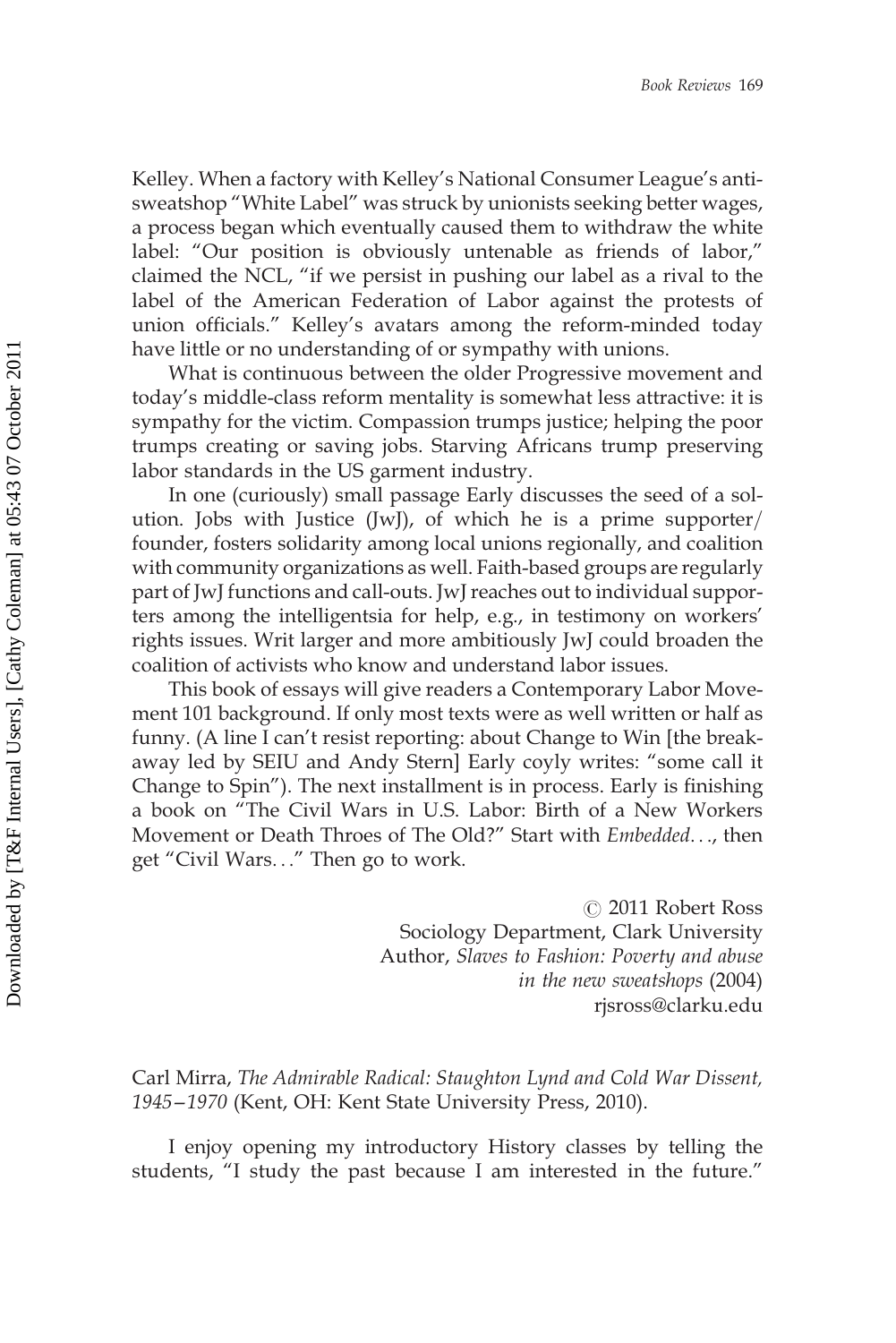Carl Mirra's careful intellectual biography, covering the first half of Staughton Lynd's adult life, reveals a scholar-activist who has constantly sought to bring the present with him into his investigations of the past, and – likewise – to bring the past with him as he seeks to envision a better future. Although this is a book about dissent and activism, its pages are populated by historians, including Howard Zinn (who wrote the Foreword), Jesse Lemisch, E.P. Thompson, C. Vann Woodward, Edmund Morgan, Eugene Genovese, John Morton Blum, and more. They didn't all share Lynd's views of history and politics, but they all linked activism with their own scholarly work.

Staughton Lynd recently turned 80. The present book supplements a recent collection of essays on his work, as well as memoirs by both Staughton and his wife Alice Lynd.<sup>2</sup> Viewing Lynd's work as a whole, one finds the links between past and present at every point. As Mirra argues in his introduction, these connections focus on the right of revolution among the oppressed (whether slaves and indentured servants in the eighteenth century or peasants in southern Mexico in the twenty-first century), the priority of human needs over property rights (from workers' quest for the eight-hour day in the 1880s to the struggle to keep steel mills open in the 1980s), and direct democracy as the foundation of freedom (from upstate New York small farmers' actions in the era of the American Revolution to rankand-file steelworkers' demands to set policy for their own unions in the face of deindustrialization).

I can illustrate Lynd's drawing of such links from my own experience with him. In the early to mid-1990s, there was intense debate inside the American labor movement. Despite its size and resources, the AFL-CIO and its affiliated unions had been unable to prevent plant closings, capital flight, concessions, and the weakening of unions in the workplace. Union organizing campaigns were rarely succeeding, and elected officials were delivering little on their campaign promises. The debaters, engaging the specifics of the Hormel, Chicago Tribune, Staley, Caterpillar, and Detroit newspaper strikes, NAFTA, and the WTO, disagreed over how deep the problems went. Some contended that a new leadership group could turn things around, while others insisted that the recent crises reflected deep structural, organizational, and ideological problems. Staughton and a group

<sup>2.</sup> From Here to There: The Staughton Lynd Reader (New York: PM Press, 2010); Staughton and Alice Lynd, Stepping Stones: Memoir of a Life Together (Boston: Lexington Books, 2009); Staughton Lynd, Living Inside Our Hope: A Steadfast Radical's Thoughts on Rebuilding the Movement (Ithaca: Cornell University Press, 1997).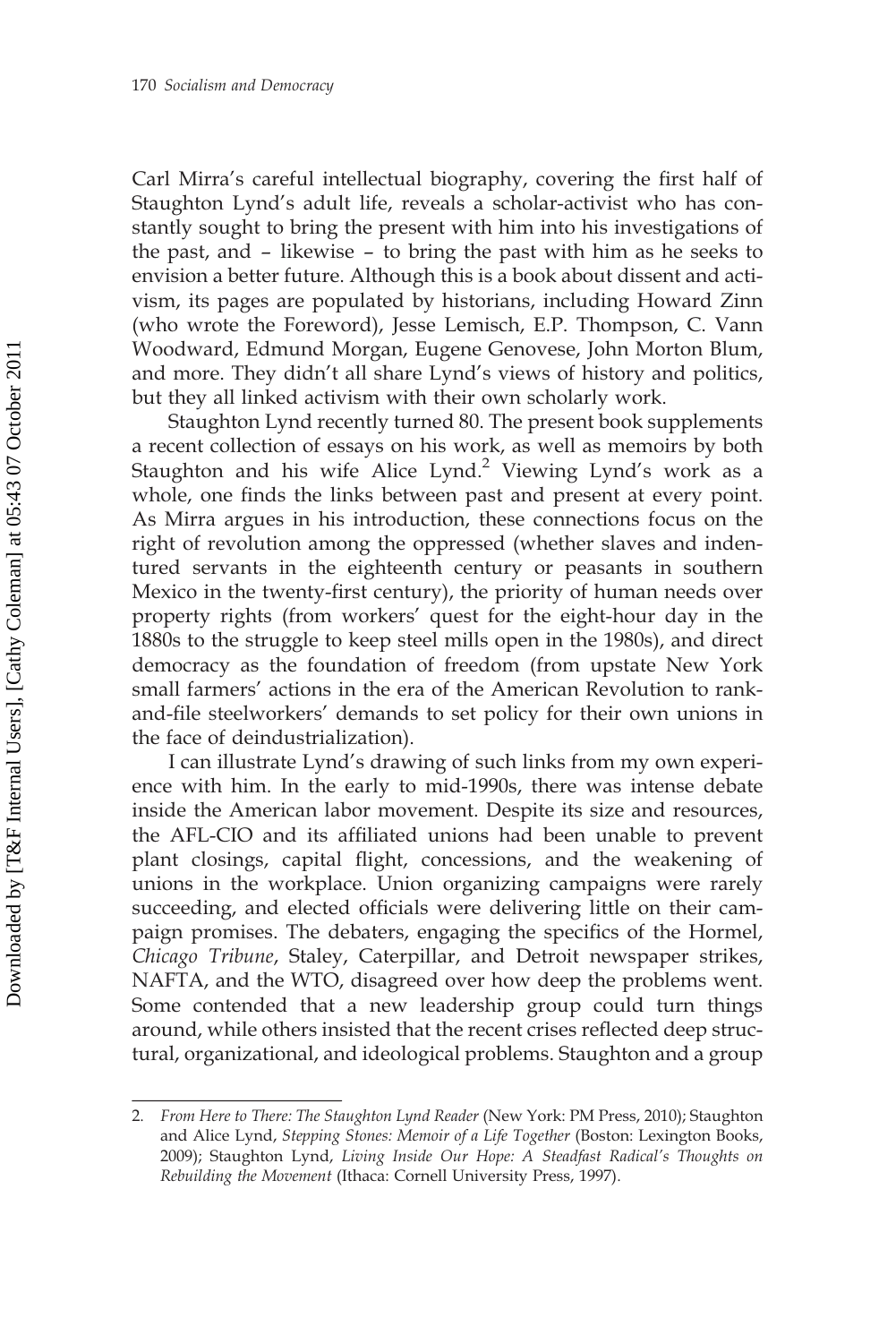of younger scholars, including me, were drawn to a similar debate in the labor movement in the early 1930s, as activists challenged the apparent inability of the AFL and its affiliates to mount an effective response to the Great Depression.

Staughton was a magnet for the eight of us, spread across the country, who had been drawn to the pre-CIO labor movement as a model for grassroots worker activism. Some of us knew each other; some did not. We had all been inspired by Lynd's ideas of local democracy and worker empowerment, and we knew that there was something about the current crisis of the labor movement that had steered us to explore workers' activism before the institutional and structural shifts occasioned on the one hand by the creation of the CIO and its industrial unions and, on the other, by the government-influenced apparatus initiated by the Supreme Court's legitimation of the National Labor Relations Act in 1937. Even though he insisted that he was not the "leader" of our project or the "editor" of our book, Staughton helped construct our framework out of the specifics of each our case studies, and he articulated it in a brilliant, lengthy introduction to the resulting book.<sup>3</sup> We all realized that the past did not provide a tidy template for contemporary activism. We were especially aware of the persistence of racism and sexism, the difficulties of maintaining democracy while moving from the local to the national level, and the challenges workers face in drawing sweeping conclusions from their own experiences. The relationship between the past and present is rich, we learned, but it is also riddled with complexities.

In The Admirable Radical, Mirra shows us how the young Staughton Lynd developed his insights through a combination of reconstructing history and engaging in movements for social change. The narrative begins with Lynd's youthful quest for community, fraternity, and solidarity as the teen-aged son of progressive academics. At Harvard in the post-WWII years, he participated in a number of left – old left – organizations, which frustrated him even as it introduced him to Marxism and socialism. As US intervention in Korea reached a war level, he turned to Quakerism and pacifism. He sought conscientious objector status, but was drafted nonetheless and then given a dishonorable discharge (which would be changed to "honorable" in 1958). In 1954, Staughton and Alice moved to an intentional community in Macedonia, Georgia, where they explored the possibilities of building a new

<sup>3.</sup> "We Are All Leaders": The Alternative Unionism of the Early 1930s (Urbana: University of Illinois Press, 1996).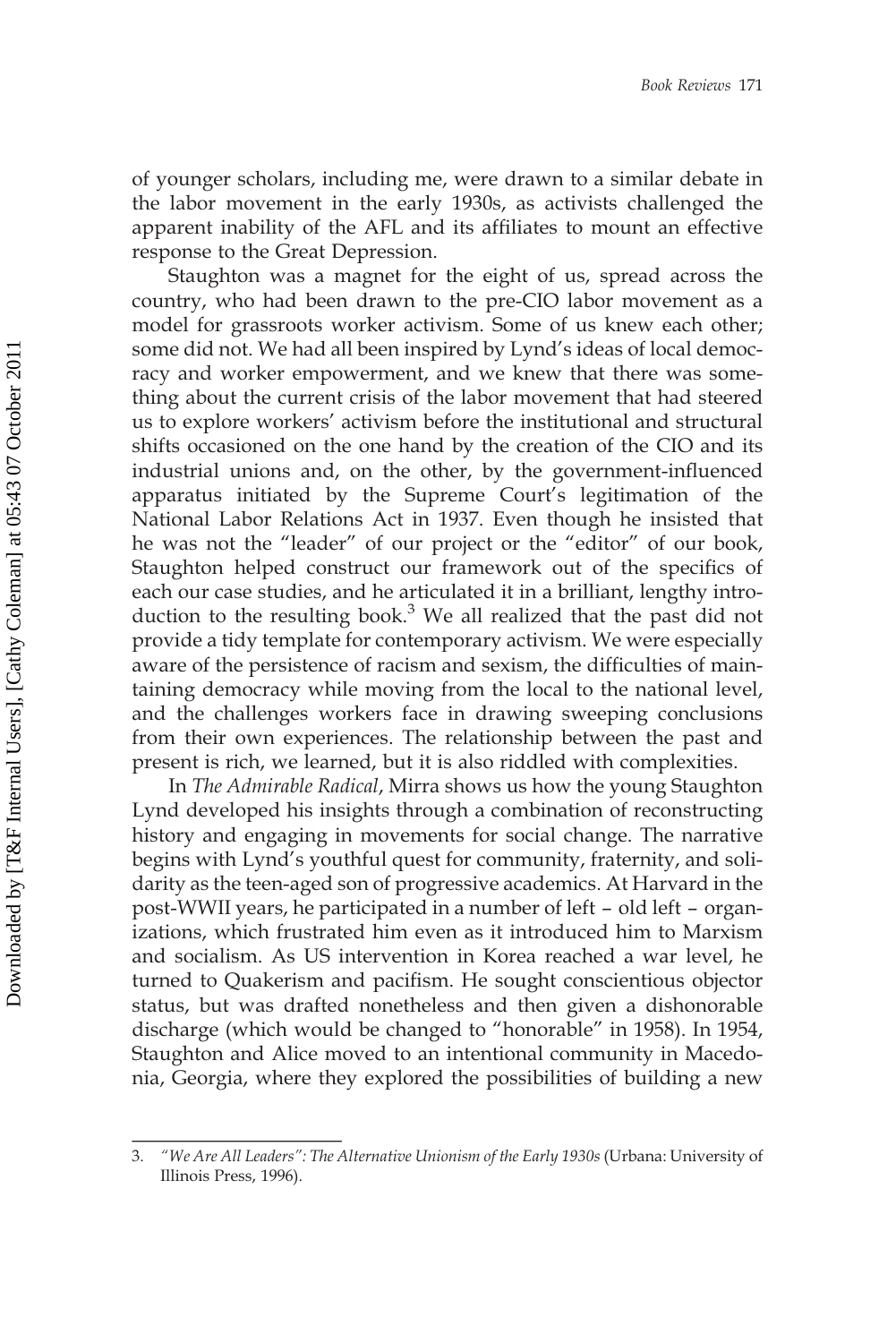world within the shell of the old. But the world was changing very fast, and they chose to throw themselves back into it.

In 1959 Staughton returned to academia, pursuing a Ph.D. in History at Columbia University. While debates about racism, civil rights, the Constitution, and the expansion of democracy were heating up, Staughton was drawn to research on the American Revolution, particularly the roles played by small, "yeoman" and tenant farmers in upstate New York, as class conflict within the colonies percolated along with conflict between the colonies and the British crown. His study challenged the dominant historical interpretations of the day, as his introduction of class and, particularly, the agency of non-elites, questioned our society's understanding of its own formative experience. His work inspired a cohort of new historians and dove-tailed with the burning issues of the rapidly growing civil rights movement. Staughton joined that movement as a professor at the historically black college, Spelman, as a participant in the Student Nonviolent Coordinating Committee (SNCC), and as the director, in 1964, of SNCC's Freedom Schools in Mississippi. His academic and activist work were linked by his search for grassroots empowerment, democracy, and community, whether in upstate New York in the 1770s or the Mississippi delta of the 1960s. Mirra's reconstruction of Lynd's scholarly and activist projects reveals how each drew from the other, strengthening both.

At the time, however, he came under fire from both directions. Lynd was discharged from Spelman because his activism unsettled the school's staid hierarchy, and he was marginalized in the civil rights movement as it turned toward Black Power in 1967. His determination to be true to his search for community, democracy, and popular empowerment, would lead Staughton to the exit doors of a succession of institutions, professions, political organizations, and even social movements – via blacklisting, loss of employment, and ostracism. But he continued his work, in whatever settings he could find, seeking and building community, teaching and empowering poor and working people, and conducting research which connected the past and the present. His later work would entail a shift from academia to the law, engagement with struggles for union democracy and against plant closings, and, later still, against privatized prisons, the carceral society, and the death penalty, and for prisoners' rights.

Throughout these shifts, Staughton's life and work continued to be informed by a clear vision: (1) the importance of understanding that the present had grown out of the past; (2) the centrality of human needs, democracy, and the right to make social change; (3) "accompaniment" as the mantra of the activist, to progress with others rather than at their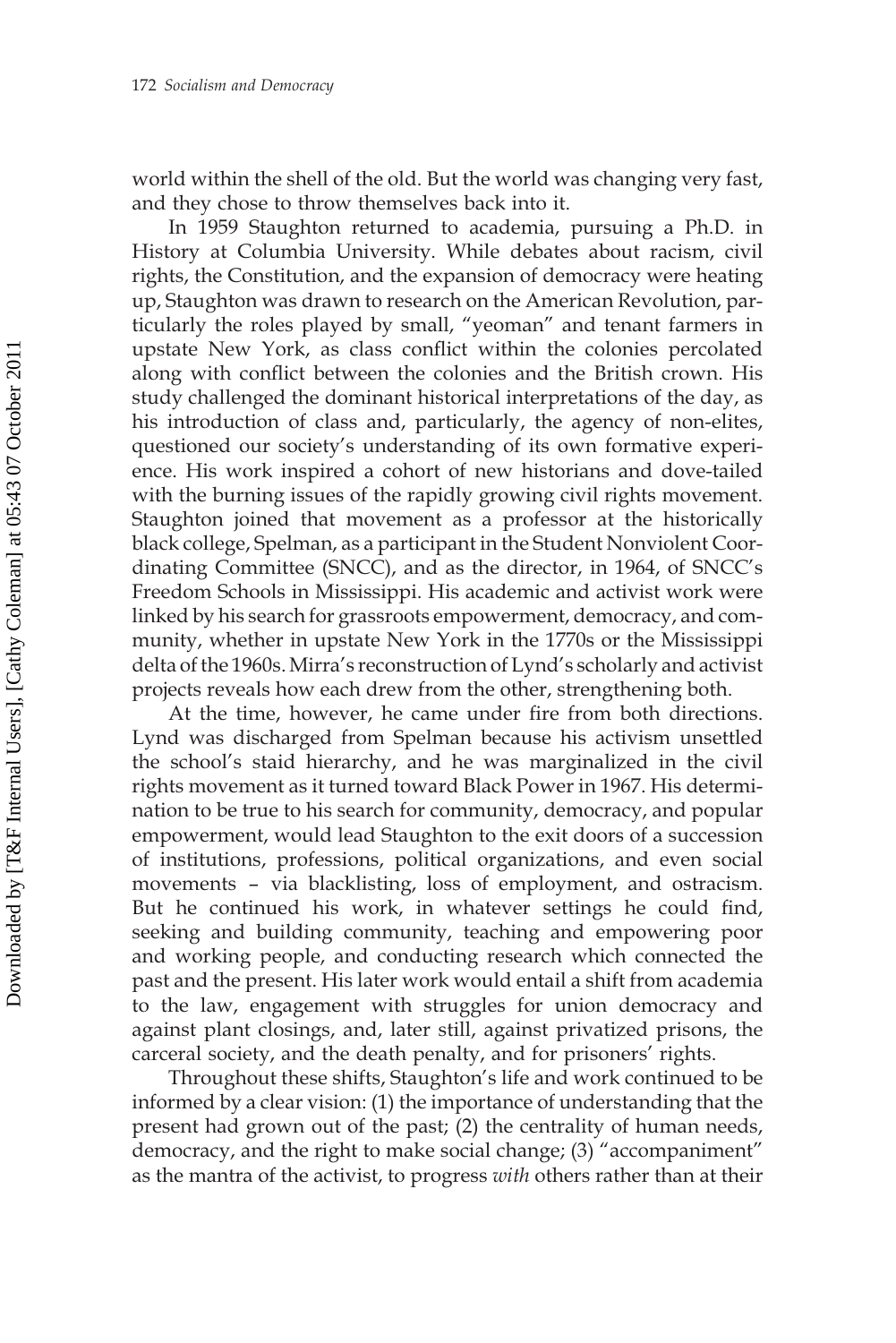head; and (4) a responsibility to mentor the ensuing generations of scholars, activists, and scholar–activists, even if one is no longer operating from within an academic institution. I am one of many who have benefited from his mentorship, and, as I mentor others, I transmit the lessons he taught me.

> $\odot$  2011 Peter Rachleff History Department, Macalester College Saint Paul, Minnesota rachleff@macalester.edu

#### Al Sandine, The Taming of the American Crowd: From Stamp Riots to Shopping Sprees (New York: Monthly Review Press, 2009).

Early in this book Sandine gives a brief account of the Baltimore bank riots of 1835, in which politically connected bankers who had cannibalized the Bank of Maryland, making off with the savings of its depositors, were treated to a rude surprise by an angry mob of citizens braving gunfire to ransack and burn their homes – along with that of the Mayor who had colluded with them. In light of the baffling quiescence that gripped Americans in the face of similar government and finance-industry chicanery in 2008, Sandine's narrative of the historical permutations of the American crowd is most timely.

This wide-ranging popular history examines the shifting role of the crowd from Colonial times to the present. Recovering many fascinating and little-remembered episodes, Sandine traces a somber downward trajectory of the role of mass action in the streets, with attention to a variety of gatherings ranging from demonstrations and marches to riots, strikes, lynch mobs, and carnivals. He argues that crowds, at their best, have been crucial to the collective struggles for rights, resources, and political agency, but that Americans' abilities to mobilize crowds for democratic purposes have been virtually destroyed by elite manipulation, repressive policing, suburban dispersal, alienation, media spectacle, and consumerism. Though the book sacrifices depth for breadth, overlooks promising international crowd forms (particularly in the Global South), and falls short in drawing practical lessons, it recounts a wealth of illuminating and often inspiring episodes of popular struggle.

The first chapter argues that public gatherings have been crucial in communities' struggles to defend their interests. It highlights a rash of Depression-era crowd actions in which people appropriated food from stores, defended homes threatened with eviction, and demanded jobs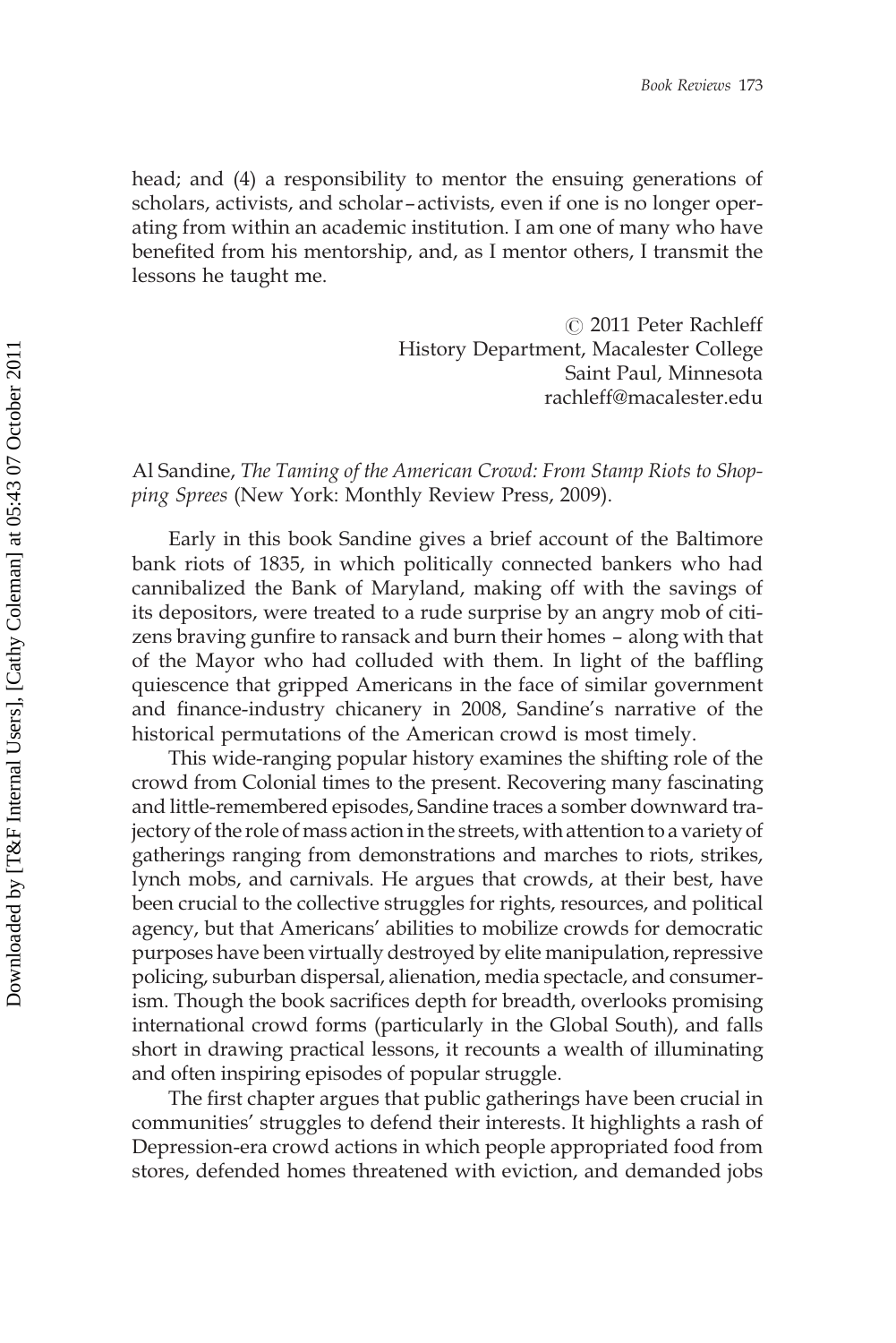at the factory gates. Sandine further argues that revelry has been a key vector of solidarity along class, ethnic, and neighborhood lines, outlining a history of public celebration running from the medieval carnival to the bacchanalia around nineteenth century July 4<sup>th</sup> celebrations, on through to the mass entertainment of Coney Island and the countercultural festivities of the 1960s. In the second chapter, he substantiates his argument about the role of the crowd with capsule histories of ten crowds which, he argues, "made history." He begins with the Athenian Assembly, then jumps ahead to the French and American Revolutions, the "Great Upheaval" of workers' struggles in 1877, the industrial strike waves of the 1930s, and the "ghetto eruptions" of the 1960s, with various stops along the way.

Having established the central import of crowds at various turning points in US and European history, Sandine turns his attention to crowds gathered for less noble purposes. Drawing on Gustave Le Bon's influential 1895 study The Crowd: A Study of the Popular Mind, which popularized the notion of "crowd psychology," Sandine recounts in chapter 3 the "carnival air" among the thousands of participants and onlookers in the KKK-organized lynch mob that murdered two black youths in Marion, Indiana in 1930. He shows the careful planning and organization that went into the barbaric event: Klansmen handed out leaflets, posted street signs, and made advance announcements over PA systems.

Chapters 4–6 trace efforts by corporate and political elites to co-opt, create, and repress crowds. Sandine here charts the development of municipal regulations designed to prevent autonomous crowd activity and to harness crowd-energy for the pageantry of patriotism, militarism, commerce, and mainstream party politics. Drawing on the work of Thomas Spencer, he presents the amazing history of St. Louis's century-long tradition of the "Veiled Prophet" celebration, which began when elites and vigilantes paraded through the streets behind the police commissioner, who wielded an ax and bloody chopping block in commemoration of the violent breaking of the 1877 St Louis General Strike. Ranging at a heady pace over the history of May Day, soapbox speakers, the women's suffrage movement, Gay Pride marches, rightwing attacks on socialist, anti-war, and civil rights demonstrations, the Macy's Thanksgiving day parade, Coney Island, the World's Fair, Disneyland, mass media, and sporting events, Sandine argues that the arc of the American crowd has bent downward towards passivity, consumerism, and spectacle for spectacle's sake. Chapter 6 narrates the role of the police in enforcing this passivity, and the brutality with which they have repeatedly suppressed restive crowds.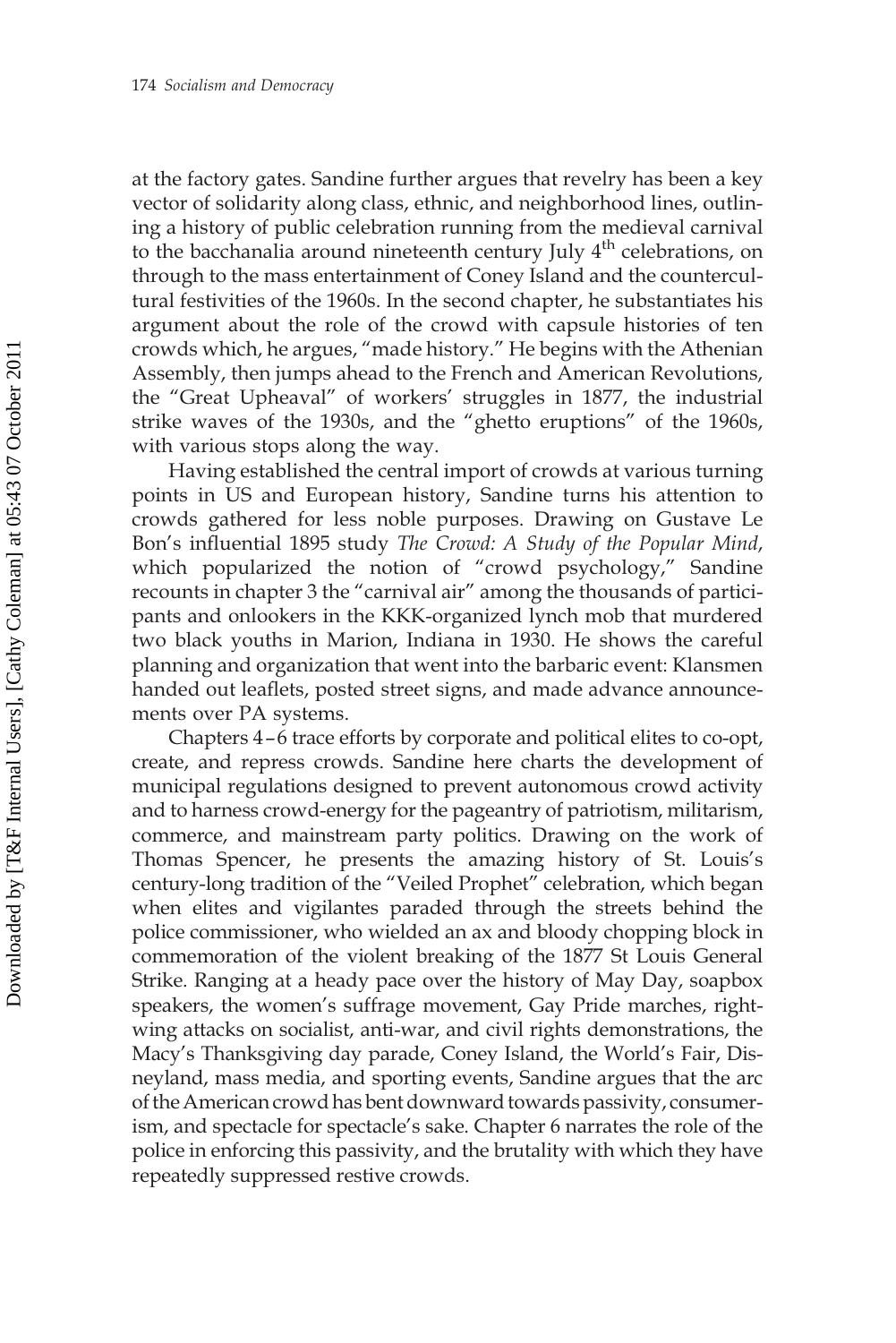The book continues with a meditation on the social trends that have accompanied the "taming" of US crowds since 1945, rehearsing a by-now familiar cultural studies script covering suburbanization and the death of downtown, car culture, shopping malls, and gentrification. In closing, Sandine reflects briefly on the role of technology in crowd behavior, touching refreshingly but hastily on crowd forms developed outside Europe and the US – in Argentina, Burma, and the Philippines – and musing over the possibilities of resurgence of the American crowd in the midst of the current economic crisis.

In all, Sandine offers refreshing glimpses of mass street actions that have shaped US history at crucial turning points, including several that have been largely forgotten. Given the inroads that Tea Party organizers have made in harnessing middle-class disaffection, Sandine's reminders about episodes of racial violence, xenophobia, and militarism deserve serious attention.

The very eclecticism that makes this book an enjoyable read also accounts for its main weakness: Sandine makes little effort to categorize, analyze, or draw strategic or tactical lessons from the wealth of examples he puts forward. Without an effort to construct a rigorous typology of crowds, engage in careful comparative study, and connect crowd actions to their organizational, political, and economic contexts, these important histories are liable to remain a mere litany of 'one damn riot after another.'

Another striking omission is lack of attention to the recent history of non-violent direct action and civil disobedience. The civil rights movement is mentioned only in passing, and the anti-nuclear movement is all but ignored. This history of mass action structured around participatory democracy, affinity groups and spokescouncils, $4\sigma$ puts the lie to LeBon's notion of the pathological crowd. Sandine's discussion of the anti-corporate-globalization movement that emerged out of the Seattle WTO blockade in 1999, which drew direct inspiration and lessons from the anti-nuclear movements of the 1970s and 80s, is relegated to the chapter on policing. This is perhaps in part because the resurgence in Seattle of creative crowd tactics – involving activist networks from all over the world – clashes with Sandine's Eurocentric assumption that the crowd has been "tamed." Sandine treats the cycle of street protests and blockades running from Seattle to Miami in 2003

<sup>4.</sup> See Barbara. Epstein, Political Protest and Cultural Revolution: Nonviolent Direct Action in the 1970s and 1980s (Berkeley: University of California Press, 1993).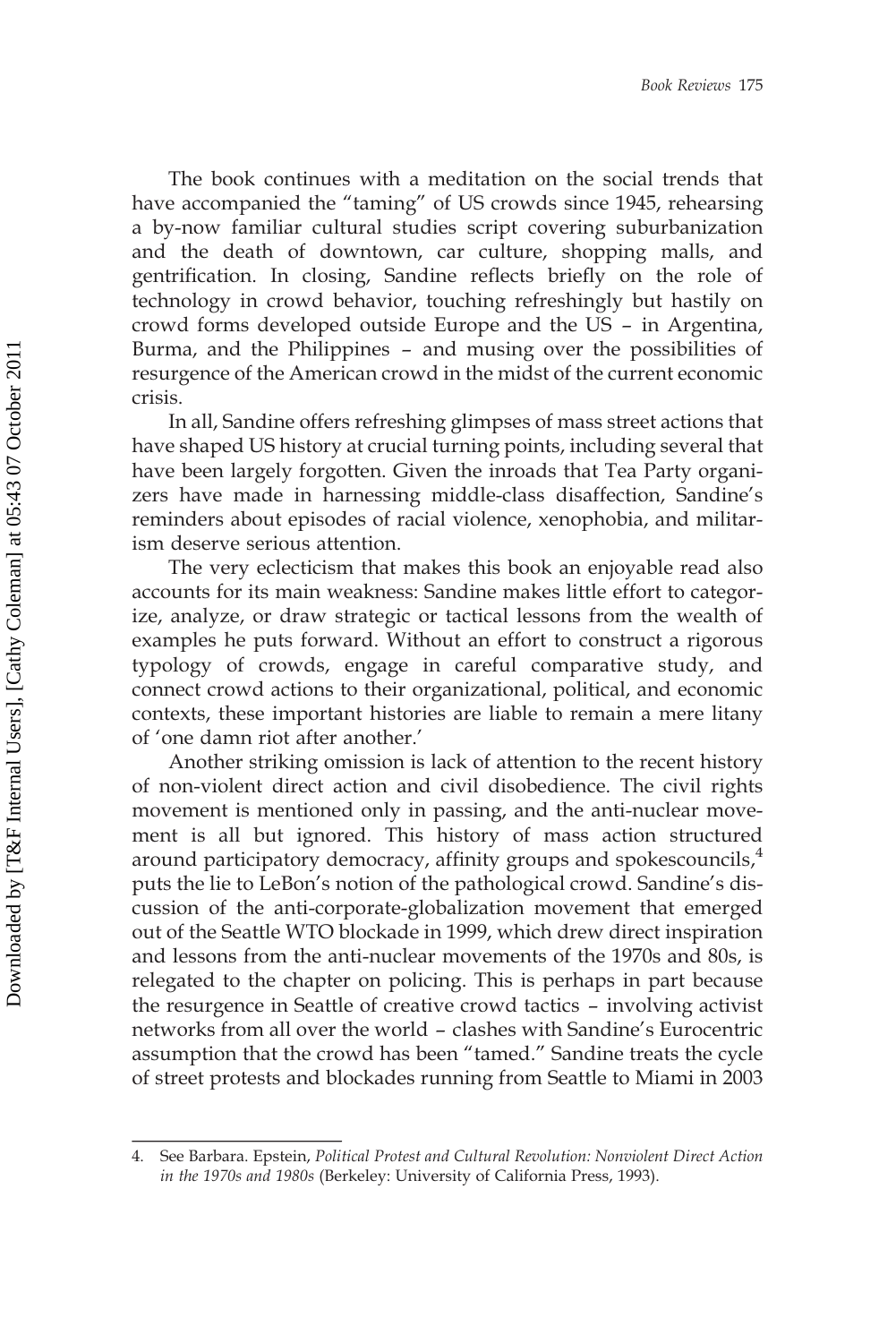more as an object lesson in police power than as a sign of a renewed potential for crowd action.<sup>5</sup>

Where Sandine cites examples of crowd actions outside the US, he largely restricts himself to European cases, with a few brief exceptions in the final chapter. Certainly it would be impossible to cover the history of crowds across the entire globe in a 200-page volume. But forms of mass action are disseminated internationally with increasing speed, and those who, like Sandine, hold out hope for a return of the crowd to its vital role in shaping history must increasingly look to developments around the globe: to the plantones of Oaxaca, the black blocs of Athens, the blockades of El Alto, the flash mobs of Tehran, and the bandhs of Kathmandu.

> $\odot$  2011 Stephen McFarland, Jr. PhD Program in Earth and Environmental Science CUNY Graduate Center stephenmcfarland@gmail.com

José Saramago, The Notebook. Translated by Amanda Hopkinson and Daniel Hahn (London: Verso, 2010).

In September 2008, the Nobel Prize-winning Portuguese novelist, playwright and journalist, José Saramago, went online at the age of 85 and for the first time in his life began writing a blog. This encounter with what he called "the infinite page of the Internet" lasted until August 2009, not long before he fell ill and died. His enthusiasm about this form of social media and his own new role as a blogger is tangible in the collection of entries which have now been published in book form:

Is this the closest thing we have to citizen power? Are we more companionable when we write on the Internet? I have no answers; I am merely stating the questions. And I enjoy writing here now. I don't know whether it is more democratic, I only know that I feel just the same as the young man with the wild hair and the round-rimmed glasses, in his early twenties, who was asking me the questions. For a blog, no doubt. (72)

It is clear from the wide range of subjects covered in his blog – everything from childhood memories to world politics, literature and writing, utopia and the future of the Left – that this public electronic diary gave Saramago a new sense of freedom to reflect, discuss,

<sup>5.</sup> For insights based more on the movements themselves, see the magazine Rolling Thunder; also Kristian Williams, Confrontations: Selected Journalism (Tarantula Publishing, 2007).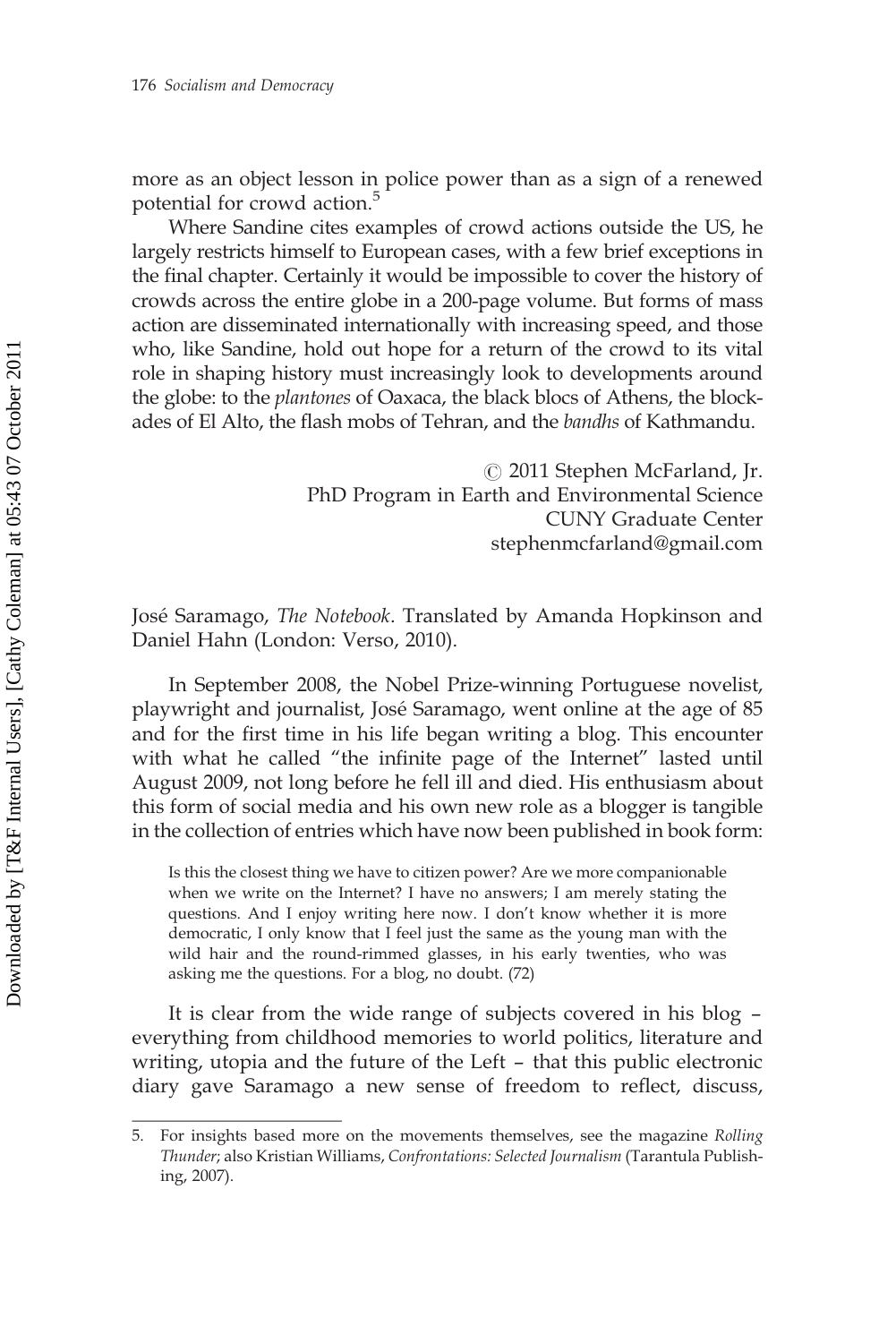digress, ask questions, both big and small, and try to answer some of them himself. In many ways, the collection contains Saramago's most overtly political statement of views. It remains a posthumous testament to a writer who devoted his life to literature, libertarian Communism and the cause of human enlightenment. As he says himself at one point:

I don't think I have ever divided my identity as a writer from my conscience as a citizen. I believe that where one goes, the other should go, too. I don't recall ever having written a single word that contradicted the political convictions I uphold, but that does not mean that I have ever placed literature at the service of my ideology. What it does mean, however, is that every word I write I seek to express the totality of the man I am. (228)

In this internet blog, that radical commitment to the cause of social liberation is given its clearest and most candidly personal expression.

Coming from a working-class Catholic background and living all of his life in Portugal and then Spain, one of Saramago's recurring preoccupations as a writer has been with the oppressive influence of the Catholic Church on the lives of ordinary people. This is also the theme for instance of his great iconoclastic novel about the Inquisition, Baltasar & Blimunda (1982). Being an atheist himself, Saramago fought a life-long battle against the earthly powers of Catholicism, a campaign that continues throughout his blog, very much in the critical tradition of Voltaire and the French lumières: against religious superstition, censorship and prejudice. In an entry entitled "God as a problem", Saramago writes for instance:

Hence, whether you like it or not, we have God as a problem, God as a rock in the middle of the road, God as a pretext for hatred, God as an agent of disunity [...] But let us at least discuss it. It is no good saying that killing in God's name makes God a killer. To those who kill in God's name God is not only the judge who will absolve them, he is also the powerful Father who in their minds used to provide the firewood for the *auto-da-fé* and now prepares and orders the planting of bombs. Let's discuss this invention, let's solve this problem, let's recognize at least that the problem does exist. Before we all go crazy. And from there on, who knows? Maybe that will be how we manage not to go on killing one another (41–2).

Saramago described himself as a radical pessimist, not least when it came to the capacity of the Left to make its voice heard in what he called this "age of lies", ushered in by George W. Bush, who he said used "the lie as a weapon, the lie as the advanced guard of tanks and cannons, the lie told over the ruins, over the corpses, over humanity's wretched and perpetually frustrated hopes" (7–8). At the same time, there is throughout the Notebook an irrepressible belief in the reason and intelligence of people to see through the spin and sham of politicians who seek only to promote the privilege and power of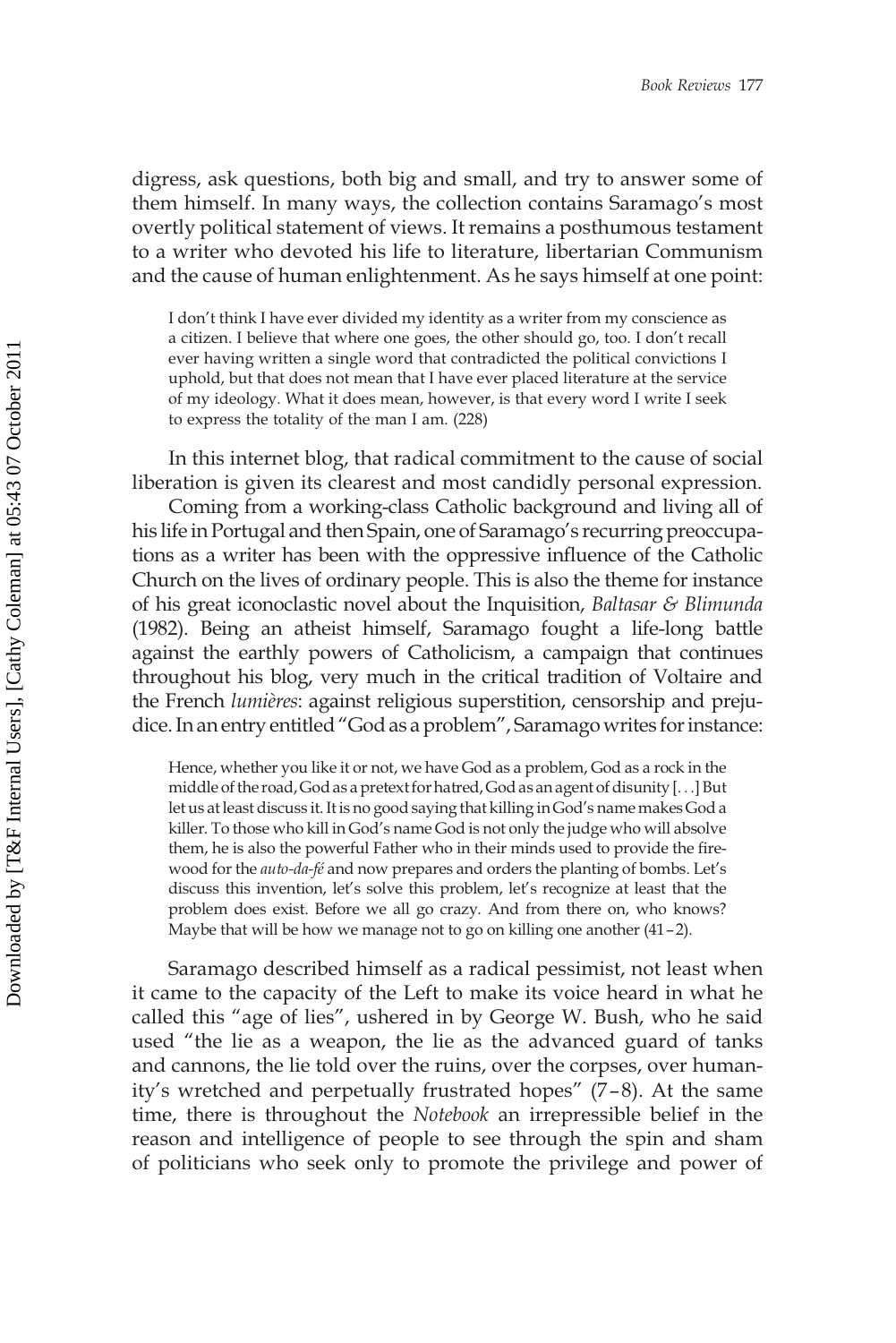the present system. The recent popular uprisings throughout the Middle East have confirmed in a most spectacular way Saramago's confidence in the courage and determination of ordinary people to fight back against their oppressors.

Many readers of The Notebook will of course be attracted to Saramago's personal reflections about fellow writers such as Carlos Fuentes, Jorge Luis Borges, Eduardo Galeano, Jorge Amado and Dario Fo. Or his wide-ranging political comments about the events in the news at the time: the election of Obama, Israel's brutal occupation of Gaza, the religious pronouncements of the new Pope, or the world economic crisis, which Saramago calls "a (financial) crime against humanity" (42). There are also many lovingly personal vignettes from his own childhood, which reveal the sort of deeply felt, working-class sensibility that came to inform his later novel-writing. Perhaps one short episode will suffice here – a moving tribute to his peasant grandfather's intimate relationship with the soil: "I think of my grandfather Jerónimo, who in his final hours went to bid farewell to the trees he had planted, embracing them and weeping because he knew he wouldn't see them again. It's a lesson worth learning" (67).

What shines through all of these entries, short or long, is a rage against injustice and longing for social change that inspired Saramago, even at this late stage in his life, to try to reach out in new ways to different categories of readers. This feeling of urgency is the red thread that links all of these internet reflections, combined with a realistic awareness of the obstacles facing any socially emancipatory struggle that seeks to connect the personal with the political. It is here in the carefully observed detail of everyday life that Saramago's particular blend of hard-earned wisdom and radical consciousness comes into its own. He returns for example on several occasions to the issue of domestic violence, which he sees not only as a problem that men need actively to address, but also as one that goes far beyond the private sphere of the family itself:

The violence that has always been exerted against women has turned the place of cohabitation (let us not call it a home) into a prison, an ideal space for daily humiliation, for regular beatings, for psychological cruelty as a tool of domination. It's women's problem, they say, but that is not true. The problem is men's. [...] Maybe a hundred thousand men, only men, no one but men, should demonstrate in the streets, while the women stand on the pavement throwing flowers at them – that might be the signal society needs to begin to fight this unbearable disgrace, from the inside, and without delay. And to make gender-based violence, whether fatal or not, one of our citizens' principal sorrows and concern. It's a dream, a duty. It could be more than just utopian (246–7).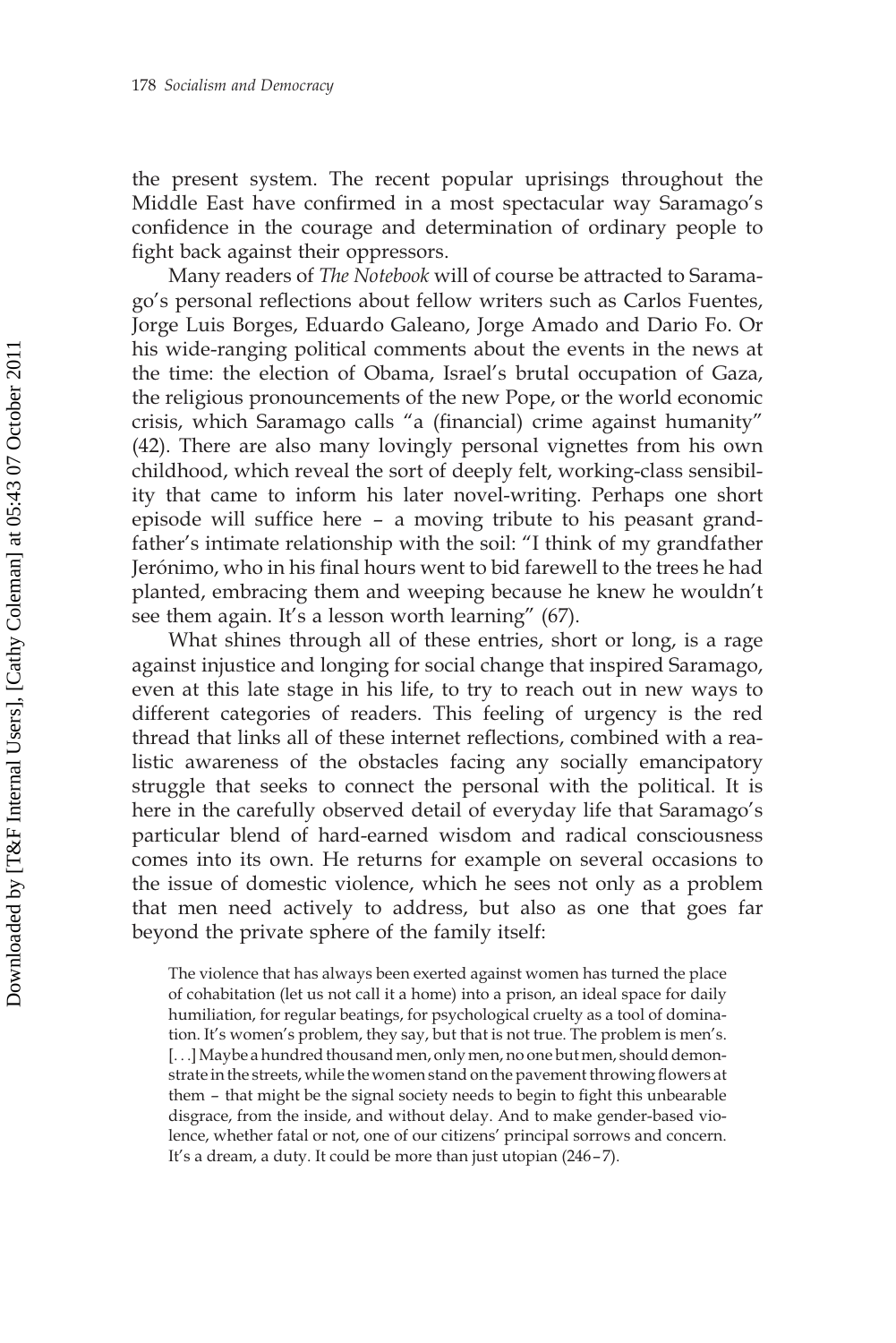Despite being mainly made up of occasional pieces, written almost on the spur of the moment, there is a clarity of language, an intellectual richness and a lifetime of radical commitment that characterize all of these personal meditations on both the state of the world and Saramago's own experience of it. For those who have yet to read any of the novels of José Saramago, this Notebook collection of his blog entries should make the perfect first acquaintance.

> $\odot$  2011 Ronald Paul University of Gothenburg ronald.paul@eng.gu.se

Michael E. Brown, The Historiography of Communism (Philadelphia: Temple University Press, 2009).

From David Harvey to Slavoj Žižek, Marxist thinkers have addressed the question of how to organize effectively against the most recent crisis in capitalism, which many agree will inflict greater devastation than the crisis of the 1930s. To this end, the Left must not only overcome deep-rooted anticommunism but must also free Marxism from the restrictions of institutionalized analytical discourse. For Michael Brown, the "radical discipline" of Marxism has been dehistoricized by academic institutions. Marxist theory has been crippled by "the politics of textualization and the textualization of politics." How can the resulting paralysis be surmounted?

Brown calls for a re-contextualizing of the political. In The Historiography of Communism, he reflects on how the "Left" has been established as a historical category. He engages with the logic and "persistence" of anticommunism that has marginalized and complicated questions of radical political agency. Moving from the epistemological limits of the "logic of history" to the organizational and institutional dimensions of US anticommunism and to the Left's discourse of crisis, Brown subjects the varying and complex debates within the historiography of Communism to a rigorous Marxist critique. At the same time, he reveals the "antidiscursive ways" in which the Left is continually reconstructed within the perspectives of the political Right and capitalist hegemony, especially in the post-Soviet period in which the logic of anticommunism has strengthened its grip:

As the concrete referents of anticommunism disappear, the generalization of its logic operates as a kind of latency, always anticipating an object but indifferent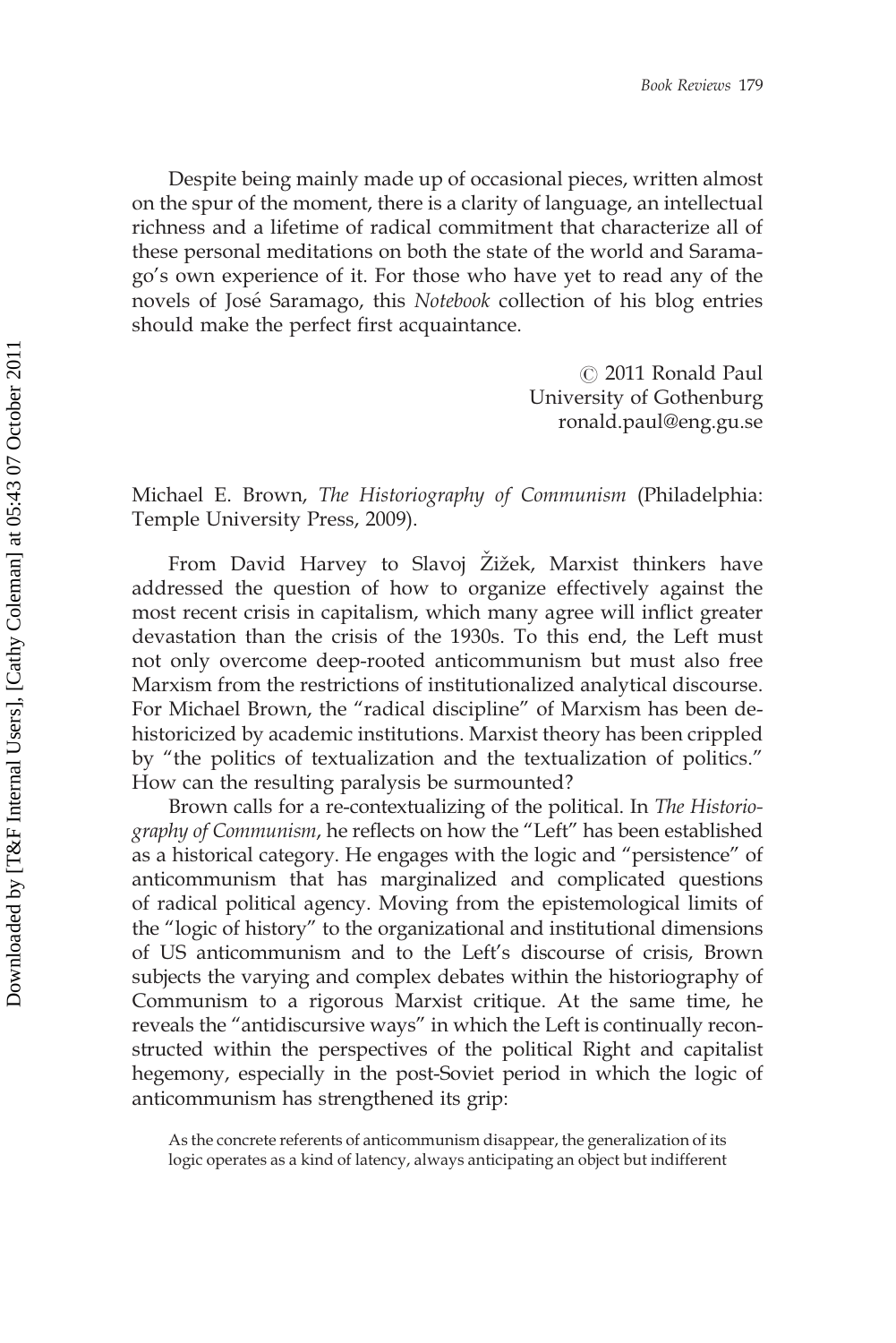to specific content: It is available for any particular crisis, any criticism of policy, and any negative response to that policy. It is all the more powerful when combined with pre-existing exclusionary ideologies, with nationalism, and with the longstanding discourse of the obligations of empire, and it is available to justify whatever invasions are undertaken in the name of the nation. (39)

Brown's general emphasis on the systemic and constant substantiation of anticommunist discourse can also be understood as a reaction on his part to the prevalence of postmodernist, post-Marxist, and poststructuralist theories, which have hitherto put formalistic constraints on revolutionary Communism and the possibilities of alternative models of social relations.

Brown begins by examining the work of E.P. Thompson, whose writing displays the link between "society" and "history" – an essential component to the epistemological logic of historiography. Focusing on what Brown calls Thompson's insistence on "the difference between history as a human accomplishment (the dynamic of society) and history as a temporally organized and casually determined array of facts," Brown brackets the dialectical form in Thompson's writing to demonstrate what he refers to as the "historicity of historical study itself," which makes Thompson's work part of the recently fashionable "people's history" model (47, 66). By challenging the organizational, institutional, and theoretical appropriations of historical analysis and of the science of social engagement, he seeks to "resuscitate" the lost inscriptions of revolutionary Communist praxis.

Chapters 3 and 4 address the "issues" of Communist historiography and what he terms the "critical attitudes" that emerge from the writing of Leftist history. Focusing on the "textualization" of American Communism through a dialectical analysis of writing and its effect as discourse, Brown argues that the constructive dimensions of the socialist project have been undermined by "the disproportional logic of writing in order to settle accounts," or what he sees as the reproduction of "an image of the Left that is mechanistic and the design of appetite rather than one of conviction and responsiveness to situations" (86, 93). In the context of systemic anticommunism and the mystification of radical politics in general, Brown's argument is that the "orthodox" histories of the Left, which emphasize the structural and organizational principles of Communism, are confined by the framework of capitalist social relations and have become part of what he sees as the inevitability of systemic anticommunist attitudes, especially in the US. In Chapter 4 Brown offers suggestions on how to "rewrite" such historiographies by implementing aspects of Thompson's work, which spotlights the collectivity and inclusiveness of radical politics, or the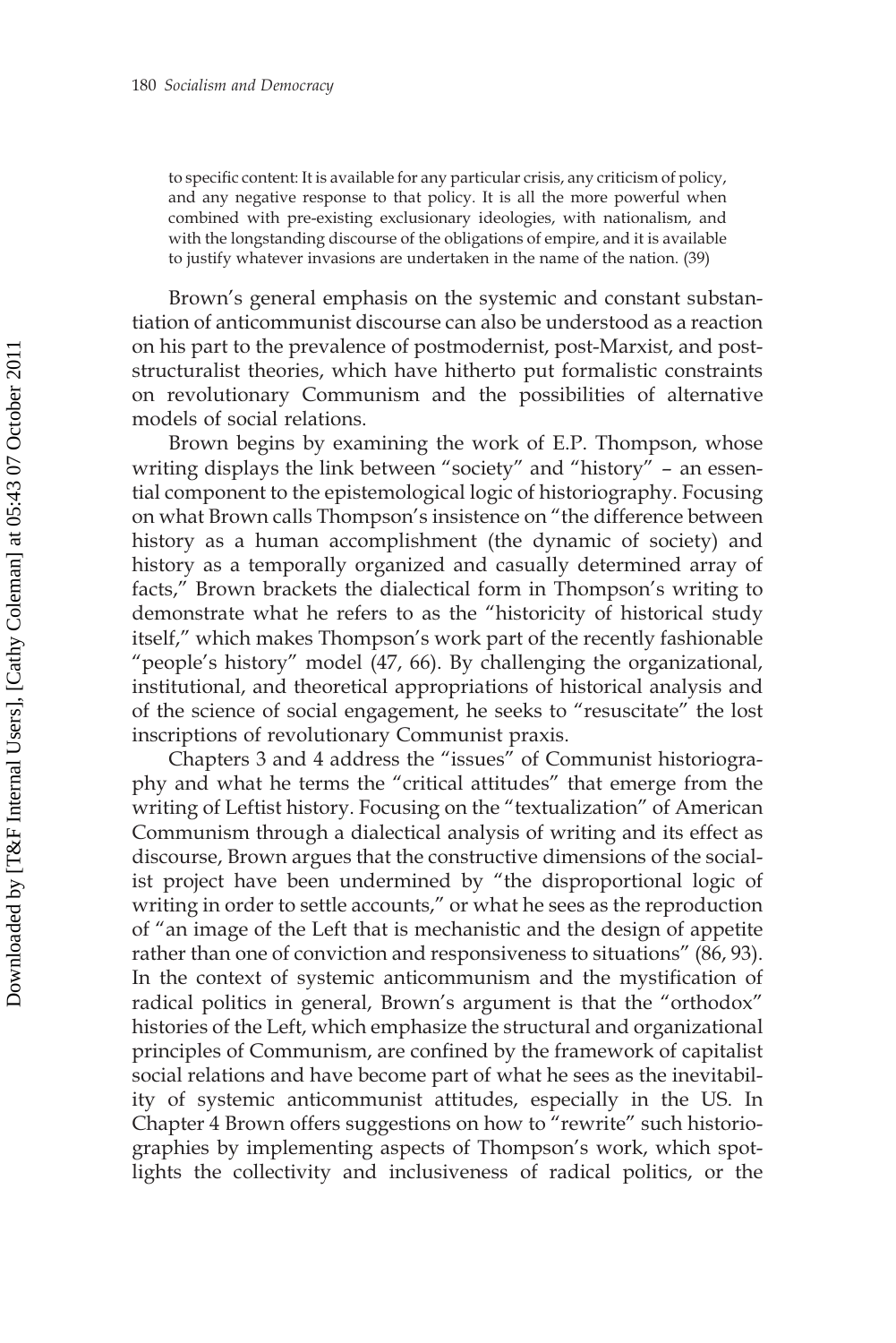"communicative and self-reflective" elements by which Communism as a social movement is structured.

Chapter 5 offers a valuable critique of the academic Marxism of the 1960s in which class struggle became subordinate to ideology and culture. Brown strikes at the core of the post-Marxist fixation on uprooting "master narratives" and on what he calls "the overwhelming domination of individuals by structures of unmanageable hegemonies" (137). It is in this chapter as well that Brown offers a unique "reading" of Marx's Capital, highlighting its epistemological and pedagogical moments which can be used to "do the work" of reconstructing radical politics in the contemporary period. With this reconstructive project in mind, the last sections of Brown's book are dedicated to the discourse of crisis, referring both to the current crisis in capitalism and to the historic and systemic crisis of the Left. Brown argues that the contemporary strategies of an encompassing Left must include a materialist analysis of globalization, reflective of the increasing threat of inter-imperialist rivalry among the capitalist powers, while also offering organizational models embedded in history that can help recreate the possibilities of socialist experience now. In his words,

The answer must emphasize the volatile continuity of a certain situation, namely capital. It must emphasize the varieties of ways, or processes, in which that situation has been realized as a historic one through various forms of development as a project, and through equally various movements of opposition, conflicts at one or another site of capitalist development, and an even course of struggle that tends always, despite itself, to reach beyond the momentary confines of state, nation, and what is now called "tradition." (200)

While the theoretical scope of his scholarship can be overwhelming at times, Brown provides a stimulating, insightful, and energetic assessment of leftist thought by engaging the structural aporias that have determined the "writing" of Communist historiography. His recognition of the Left's theoretical limits in the context of the current crisis is much needed in order to overcome the aversion to radical alternatives and thereby offer real hope for change to millions who continually bear the weight capitalist domination, from Afghanistan to Haiti to the South Bronx, and beyond.

> $\odot$  2011 John Maerhofer New York Jjmaer@aol.com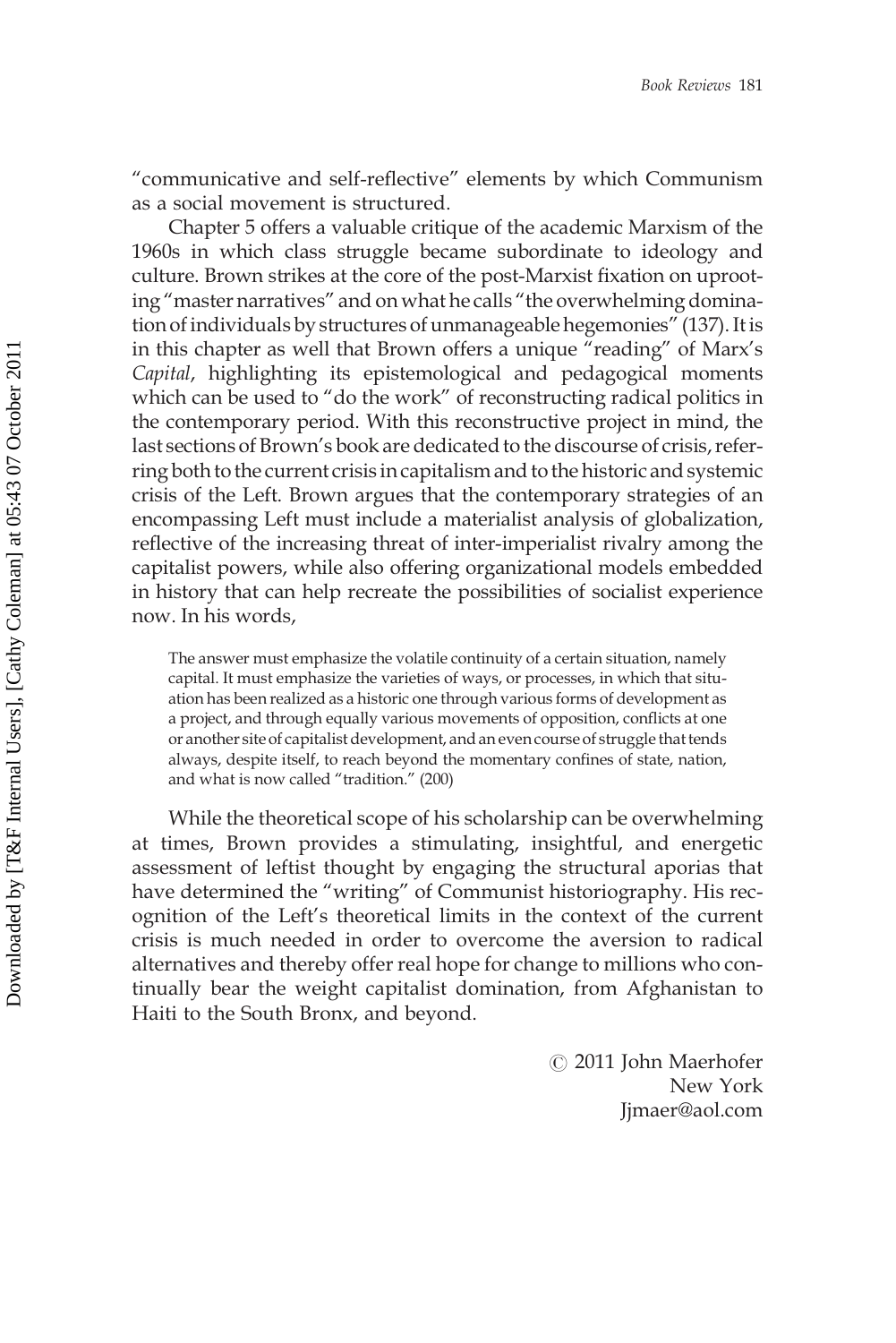Antonio A. Santucci, Antonio Gramsci (New York: Monthly Review Press, 2010).

Antonio Gramsci has long been regarded as one of the most creative political theorists since Karl Marx. In the social sciences and in Marxist circles, Gramsci's writings prefigured modern-day discussions of topics such as uneven development, ideological hegemony and contradictory consciousness, class consciousness and false consciousness in late capitalism, the importance of society and culture in impeding or fomenting social change, and the connection between theoretical work and political activity.

However, Gramsci's work remains marginal in academe, largely because he was an Italian communist leader and thus generally off limits to apolitical social scientists, and also because he produced no single definitive text that pulls together all his strands of thought. Gramsci has much to say to contemporary political scientists, sociologists, and others in the social sciences and humanities, as well as to activists in social movements. Yet his work has not been widely incorporated into the mainstream. Even in graduate courses in classical social theory, Gramsci's work is often omitted from the curriculum.

Gramsci's contributions are regarded as crucial to many Marxist and neo-Marxist thinkers. More recently, however, he has come under attack by anarchists who have challenged his focus on capturing state power, and for his Leninist bent. These critics have declared Gramsci dead. Like Marx, however, Gramsci does not seem that easy to do away with because his work contains rich insights that are pertinent to understanding the dynamics of a crisis-ridden capitalist system.

Monthly Review's recent publication of the late Antonio Santucci's volume on Gramsci is an invaluable addition to the treatment of Gramsci's work, and serves as a reminder of the prescience of his thought. Santucci is particularly adept in grounding Gramsci's writing in its political context and in identifying the transcendent concepts and theoretical insights that make Gramsci's work germane to the present era.

Rendering Gramsci's intellectual contributions is a challenge given the conditions under which he worked. As an Italian communist leader and thinker continually hounded by a repressive state, and later as a prisoner of the state, Gramsci's writing was out of necessity fragmented and contemporaneous. For a good part of his life he lacked the resources and the environment to polish his work. Santucci, however, is more than up to the task of presenting Gramsci's work as a coherent whole and connecting it to its larger setting.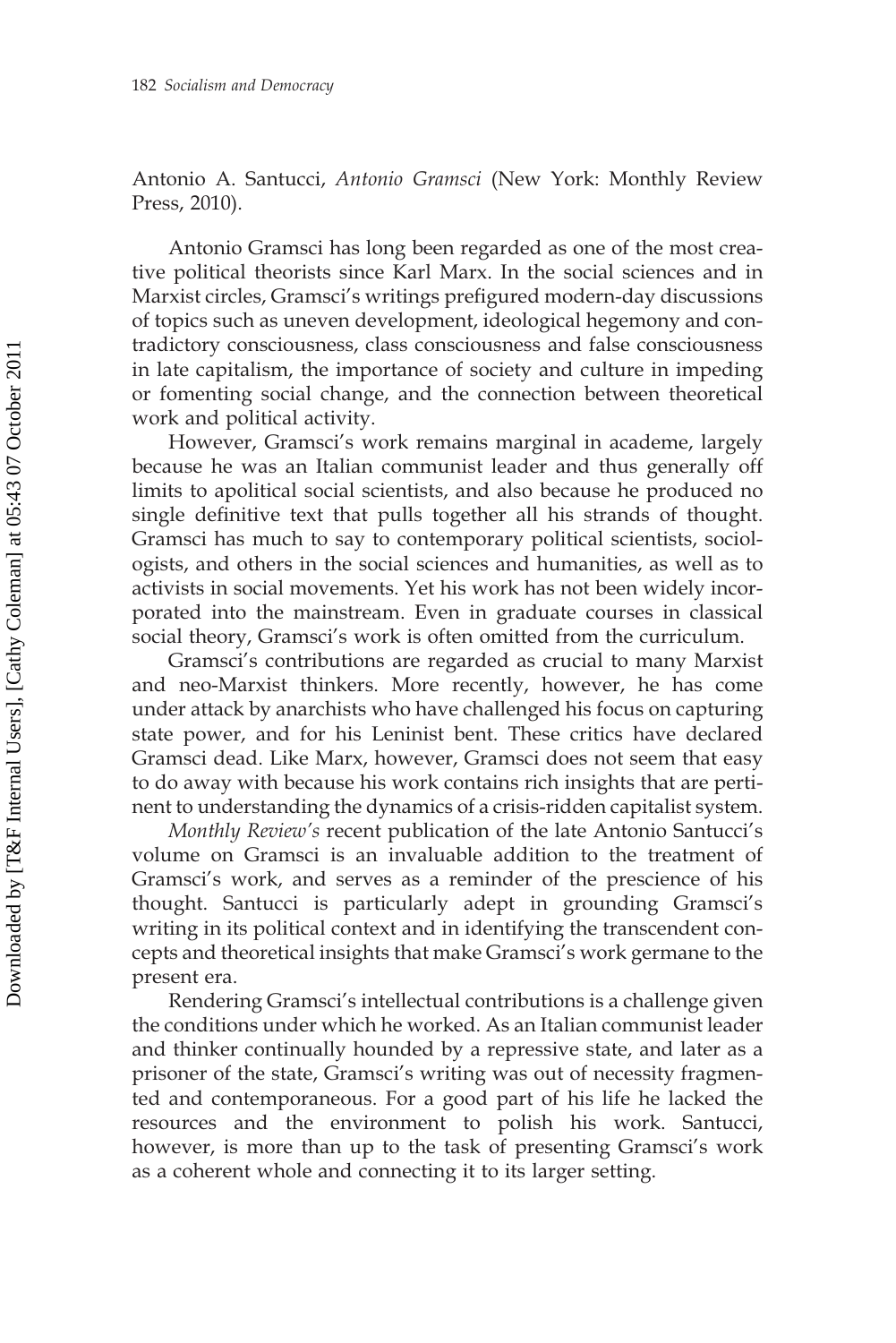Santucci's great triumph is his ability to weave together Gramsci's political life with his writing in a fascinating account which allows the reader to better understand the political, social and personal realities that shaped Gramsci's thinking. In the part of the book which covers Gramsci's life before imprisonment, Santucci dramatically captures how Gramsci combined theory and praxis. The author tracks Gramsci's thinking in response to internal party struggles and the external influences of the international communist movement to produce an engaging case study in the sociology of knowledge and political sociology. The reader is placed right in the middle of the political struggles in Italy, and is able to witness how Gramsci's views were modified by a complex social and political environment.

Santucci is especially good at pointing out the continuity in Gramsci's thought while also emphasizing how, as a political leader and editor of the party's newspaper, he had to take changes in social relations into consideration. The capacity to be reflective and to critically examine Marxist theory is one of the strengths of Gramsci's approach. The author also challenges the view advanced by some of Gramsci's critics who see him as merely a party functionary, and who derisively call him "the last Leninist."

Gramsci makes a genuinely original contribution to Marxist tradition in his writings on the concept of hegemony, the philosophy of praxis, the Southern question, and the search for a modern Prince. Santucci does an excellent job of debunking the notion that there is a split in Gramsci's writing before and after imprisonment. He also persuasively argues that Gramsci's work is classic and is truly original because of his intense engagement with politics. As the author suggests, Gramsci, like Marx, constantly tried to integrate theory and political activity, which accounts for the treasure trove of insights found in his Prison Notebooks.

The portrait of Gramsci which emerges is developed over the course of several chapters covering Gramsci's political writings, letters from prison, and his prison notebooks. This is followed by an important chapter entitled "End of the Century Gramsci," which bears witness to his continued relevance, while stopping short of canonizing his work.

What makes Gramsci fascinating even today is his resistance to dogmatic approaches to Marxist thought, and his insistence that the analysis of society and culture is an integral part of developing a political economy which can guide praxis. Gramsci's dynamic conception of hegemony, conceived not as one-sided domination, but rather dialectically, offers what is arguably the best understanding of class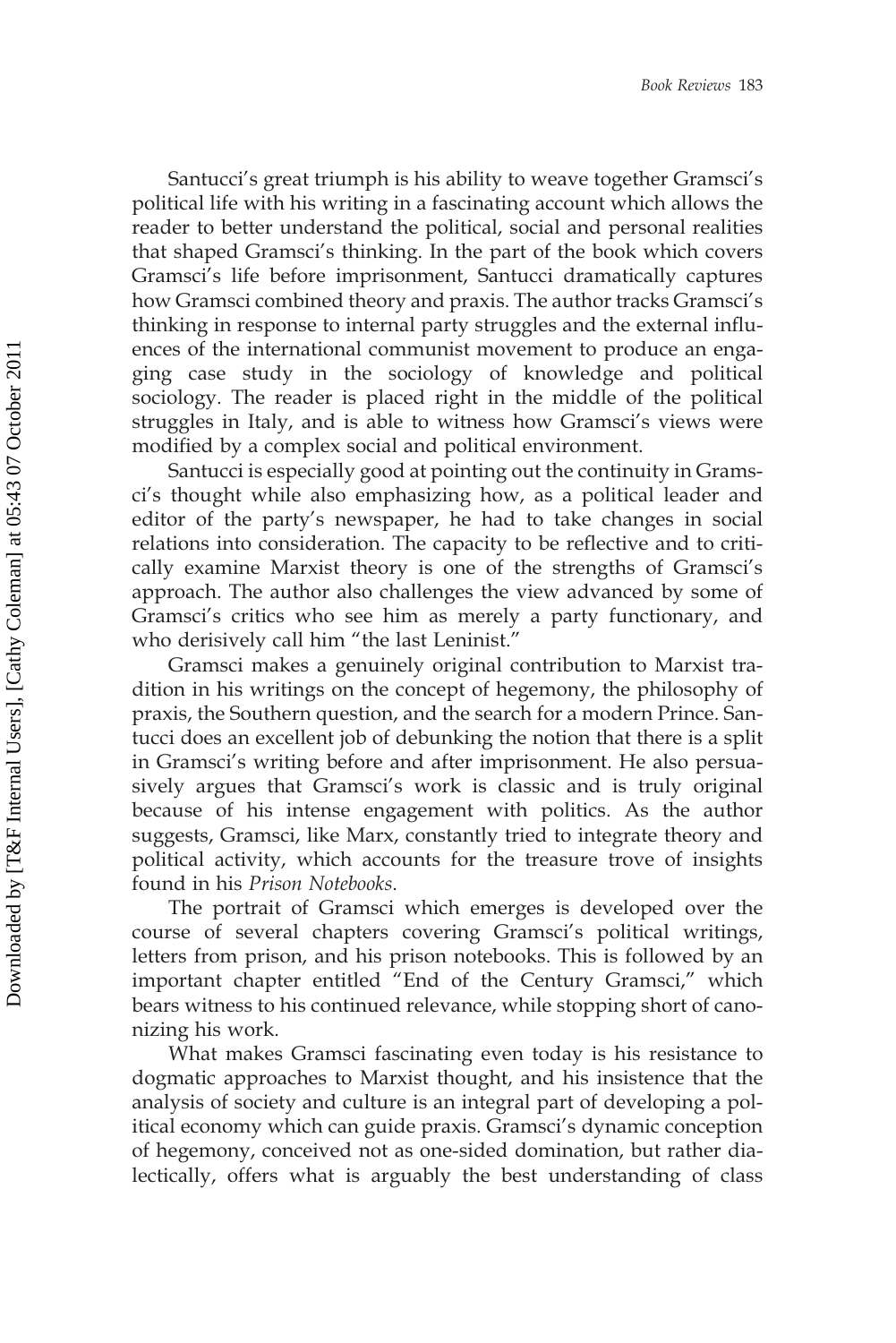consciousness or the lack of it in late capitalism. Santucci is able to ground Gramsci's theoretical work in the concrete problems Gramsci confronted as a party leader, prisoner, and intellectual. In doing so, Santucci helps us overcome the tendency to pigeon-hole Gramsci, and makes possible a deeper appreciation of his life and work.

There are many on both the right and the anarchist left who seek to bury Gramsci and to caricature his work. This is certainly not unusual for critics of capitalism, as Marx's ideas have frequently been misrepresented, and even declared dead at times. Gramsci's work is not well known in many academic circles, and mainstream social scientists who have encountered his work tend to label him as a narrow Communist thinker of very marginal interest to contemporary social thought. But for people who have actually read Gramsci and studied some of the crucial secondary sources on him, it is apparent that his theoretical insights continue to provide a useful framework for understanding the present era.

Since the late 1990s, and especially after the crash of 2007, Marx's ideas have been revived. This is true even among mainstream thinkers, who have generally been unable to provide a coherent explanation of the current capitalist crisis. The same might be said of Gramsci's legacy, as his work (especially his notion of contradictory consciousness and his concept of hegemony) provide one of the keys to understanding a capitalist system which is experiencing its most serious crisis in decades.

Santucci's small book argues for Gramsci's significance in a lively and engaging way. The author deserves much credit for reviving Gramsci's ideas and situating them in their appropriate political milieu. The philosophy of praxis to which Gramsci devoted his life provides a theoretical linchpin to activists and social theorists alike as they engage in the on-going struggle to understand capitalist social relations and build opposition to capitalist hegemony.

> $\odot$  2011 Peter Seybold Indiana University-Purdue University at Indianapolis pseybold@indiana.edu

John Gerassi, editor and translator, Talking with Sartre: Conversations and Debates (New Haven and London: Yale University Press, 2009).

From the imaginary "crabs" which haunted him in his earlier years, to his belief that the US was more capable of starting a nuclear war than the Soviet Union, these conversations with Sartre by John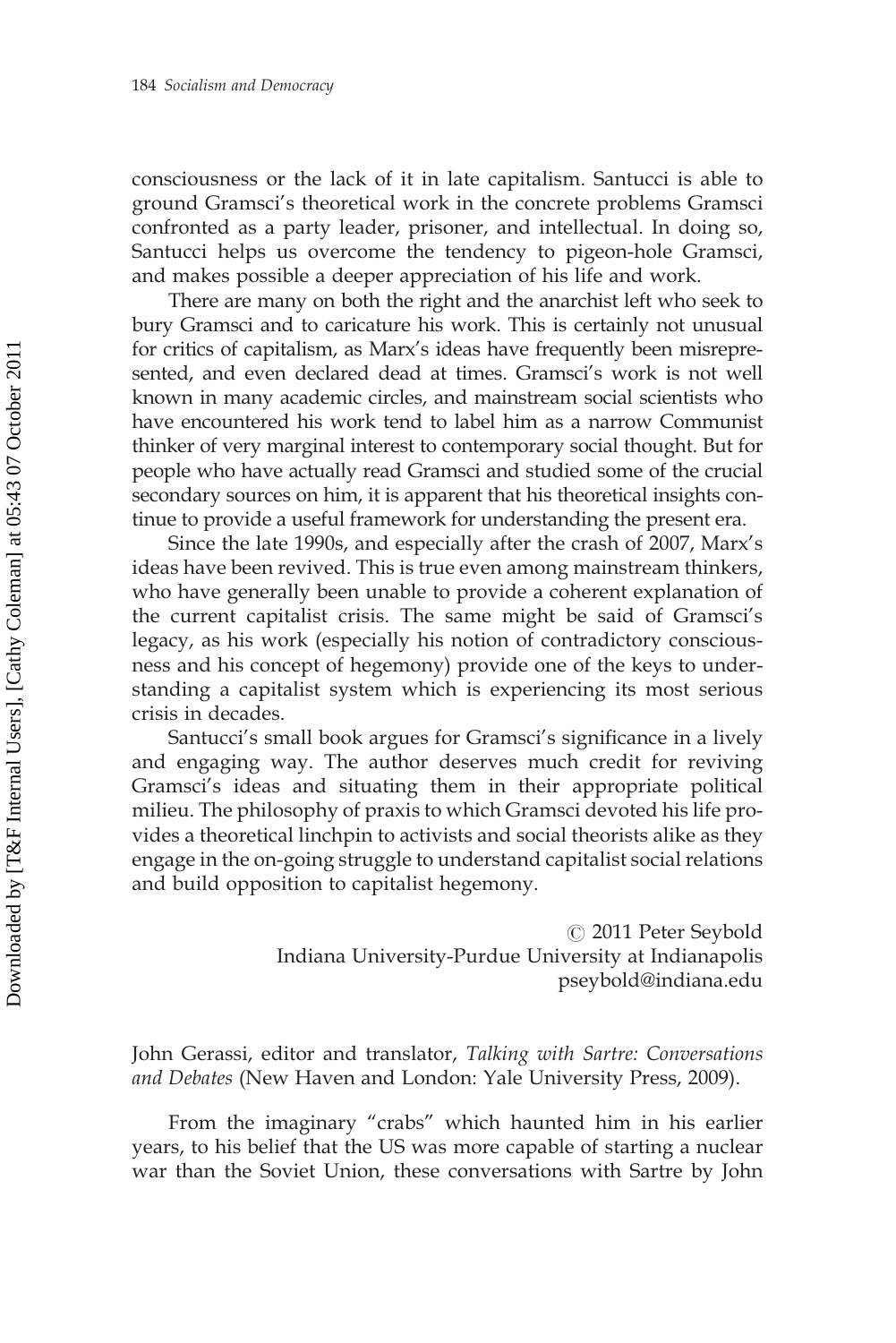Gerassi attempt to pin down the elusive philosopher, writer and political activist. Between 1970 and 1974, Gerassi, who knew Sartre from the time he was a child, talked with Sartre about a wide variety of topics including how he became politicized, the French resistance, the subsequent Cold War conflict between the US and the Soviet Union, and his resistance to colonialism in Asia, Africa and Latin America. And yet through all these conversations with Gerassi we only catch glimpses of how Sartre's philosophical ideas, his personal life and his political activism catalyzed each other. It is up to the readers of this book to develop their own insights into the confluence of these elements. I would have wanted Gerassi to provide us with some direction to make this task easier. Gerassi's questions about Sartre's literary ambitions, his education, and his attitude toward the Resistance and to French left politics after 1968 begin the conversations promisingly, but do not ultimately satisfy me with the insights they provide. Perhaps the closeness of the two men blunted the search between them for a deeper understanding. Gerassi's biography in dialogue is somewhat scattershot; many of Sartre's answers to his questions only hint at the complexity of the ideas and situations he is responding to. Sartre, a formidable intellectual, emerges from these exchanges as a combative person, prone to self-doubt, adept at deflecting questions that don't interest him, but at times willing to change his views.

In Talking with Sartre Gerassi gets Sartre to briefly discuss his Critique of Dialectical Reason. From the effort to focus on individual selfdefinition in Being and Nothingness to his effort at reconciling Marxism and Existentialism in Critique of Dialectical Reason, we see Sartre move from a philosophy of individualism to one which he sought to describe the collective connection of individuals in an ongoing dialectical interaction. Gerassi offers an illuminating example of a coming together, which Sartre applauds, in his story of a group of alienated workers who commandeer an "out of service" New York City bus to take them individually to their destinations. In the process, the passengers bond and "a whole new conception of life" is born. Sartre sees this as a wonderful collective example similar to that of the Cultural Revolution in China: "They believe that people must make all decisions that affect their lives" (95). But Gerassi does not press Sartre to extend the range of examples.

Under his rubric of self-actualization, freedom of choice is paramount for Sartre. As he tells Gerassi, "We were never as free as during the [Nazi] occupation," in that "we had very clearly defined choices to fight back one way or another or to collaborate. In those times our freedom defined our choices perfectly" (265). Gerassi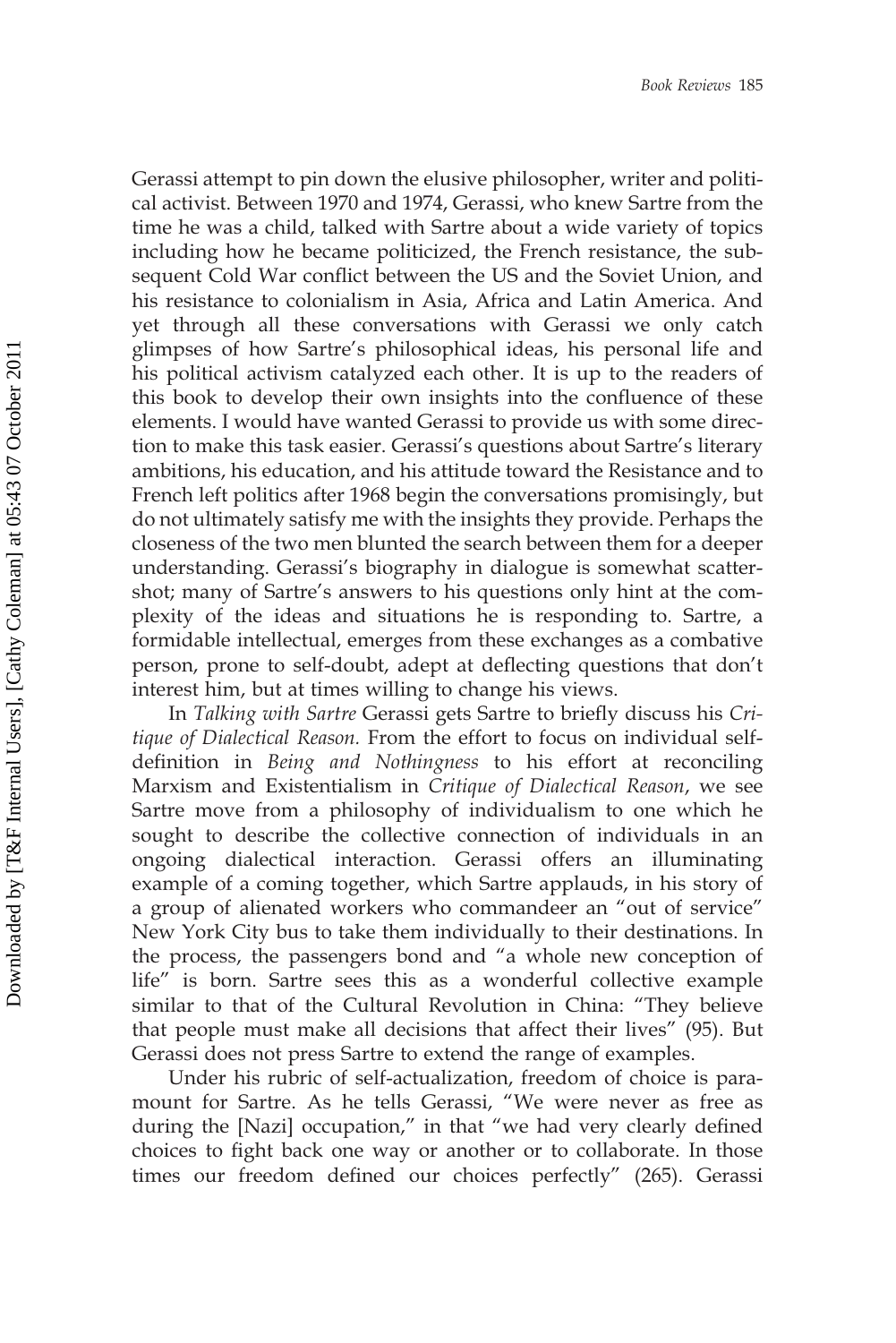characterizes Sartre as an anarchist and Sartre replies: "You have to understand my anarchism, as you call it, was really an expression of freedom...the freedom of a writer" (45).

Sartre discusses his falling out with Camus occasioned by Francis Jeanson's caustic review of The Rebel in Les Temps Modernes, claiming that he did not edit a word of Jeanson's text. It is disingenuous of Sartre to imply, however, that he had nothing to do with generating the review. Camus addressed his rebuttal to "Monsieur le directeur des Temps Modernes," and Sartre said he had to answer, "and that destroyed our friendship." Gerassi comments: "It was a first rate response. It made the point so well, without saying it, that we are determined by what we do. Camus, by not taking sides on the Algerian question, was therefore, in my mind, pro-French Algeria, opposed to independence" (68). But was Sartre getting back at Camus for his intransigent moral stance on other issues, for instance the internal terror perpetrated by the Soviet Union which he strongly focuses on in The Rebel, which Sartre felt was undermined by his not taking a clear cut position for Algerian independence? I believe there is more to this issue than Gerassi chooses to unveil.

When Gerassi read from the book and answered questions at Revolution Books in New York in December 2009, he was asked to talk more about the differences between Sartre and Camus. He pointed to Camus's Sisyphus who pushes the rock up the hill again and again, repeating the same action though it is absurd. He said that Sartre, by contrast, would try to do something and, if it failed, would try another approach. For instance, he supported the communist Soviet Union over the capitalistic western nations during the Cold War in spite of the terrors of the Gulag which he knew. At that time, Sartre rejected the idea of a moral judgment in regard to the terror of the Soviet state. Camus responded: "At the world peace conference (organized by the Soviet Union) where you spoke so eloquently, the doves perched on the gallows." Sartre saw the Soviet Union as the lesser of two evils, a country, which economically and militarily could not afford to start an atomic war. He said the United States was more likely to start a nuclear war against the Soviet Union and felt he had to choose between the two sides in the Cold War, and did. Several years later he changed his views. In The Ghost of Stalin, he severely criticized the Soviets for their suppression of the 1956 Hungarian Revolution, and he subsequently denounced their 1968 invasion of Czechoslovakia.

Gerassi prods Sartre to talk about May 1968. His responses are probably the most interesting part of the book. Sartre was one of the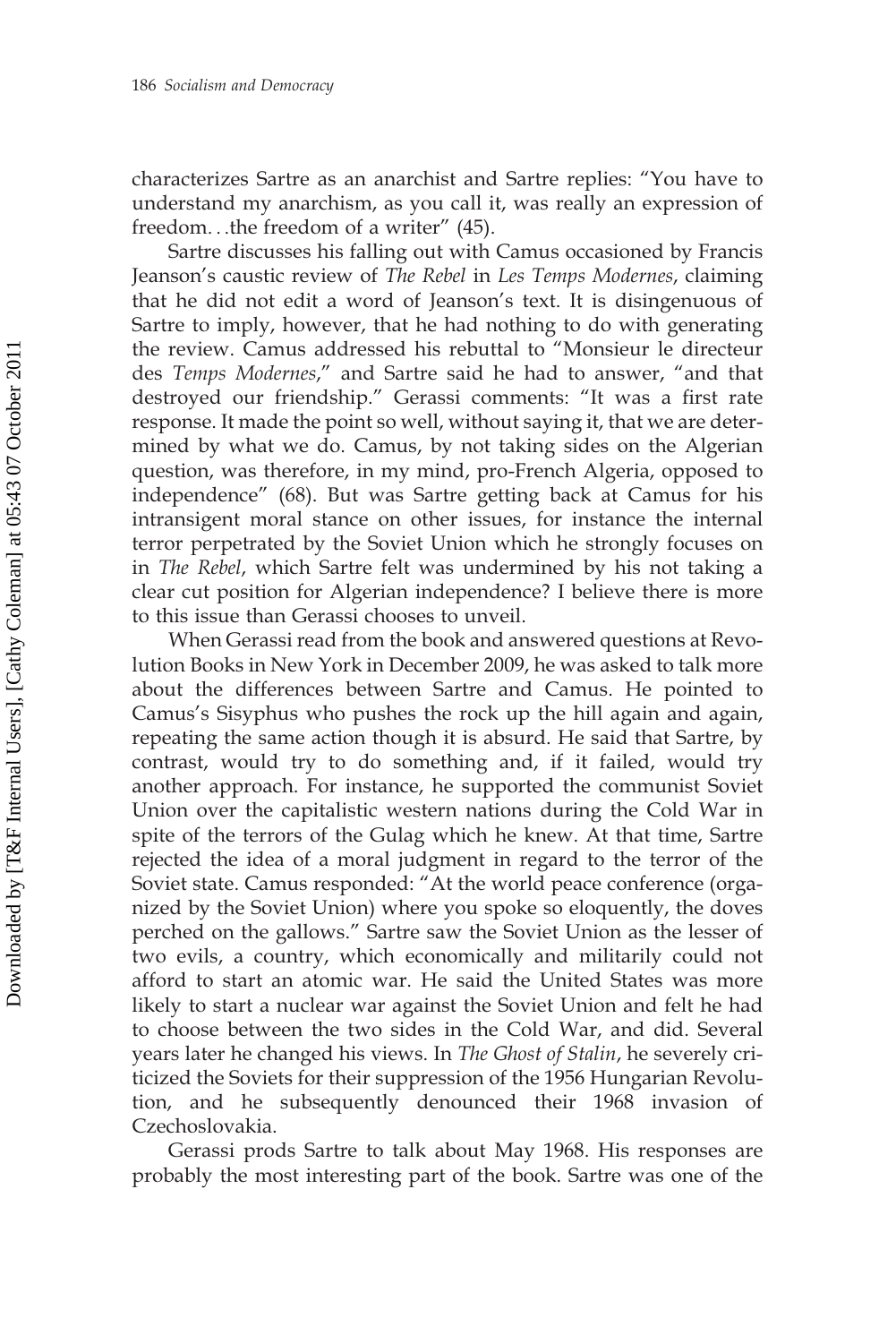few French intellectuals to support the student rebellion against De Gaulle's government and its hegemonic policies. Many of the other intellectuals of Sartre's generation were put off by the anarchistic activities of the students – their taking over the universities and their militant marches through the streets of Paris. When Sartre attempted to speak to the students he was booed by them as were other intellectuals. Unlike the others, however, Sartre came out in support of the student rebellion. But when the GP (Gauche Prolétarienne), made up of students and workers, passed up an opportunity to take power, preferring to remain a grassroots opposition, Sartre was disillusioned and withdrew his support.

Gerassi sometimes tries to highlight differences between himself and Sartre even though he agrees with Sartre on most issues. Sartre's idea of "man's project," the existential creation of the self by the individual, seems to clash with his Marxist analysis of dialectical class struggle and the alienation of individual workers from their jobs. On this issue highlighted by Gerassi, Sartre concedes a major point about his effort to link Marxism and Existentialism which Gerassi had challenged years before, when he was a university student. Sartre says: "To the amazement of all assembled, you ended up saying: Impossible, you cannot link Marxism with the Existentialist notion of 'project,' and went on to explain why. You were right. I never did" (44).

In their last interview in November 1974, six years before his death, Sartre tells Gerassi: "Action is what carries life, only action. I cannot do anything against the given; that is my human condition. The alienation I can and must fight.... And to dealienate my life must be as part of a collective" (268). Sartre's belief that the individual writer must be actively engaged in society and work collectively for change is clearly manifest in this statement.

Gerassi's Talking with Sartre is an uneven but provocative trip through the mind and life of one of the most important intellectual figures of the past century. It encourages us to read (or reread) Sartre's own writings to get a more complete picture of his ideas in relation to his personal experiences. His dictum that "existence is prior to essence" – that each individual is responsible for his or her actions – is as important today as when he first articulated it.

Existentialism deals with human interactions and is not a cold calculating prescription for moral correctness. Sartre is not just an Olympian philosopher, but a thinker who attempted to bring philosophical discourse into our everyday society through his plays, stories and philosophical studies. This agenda is reflected in his conversations with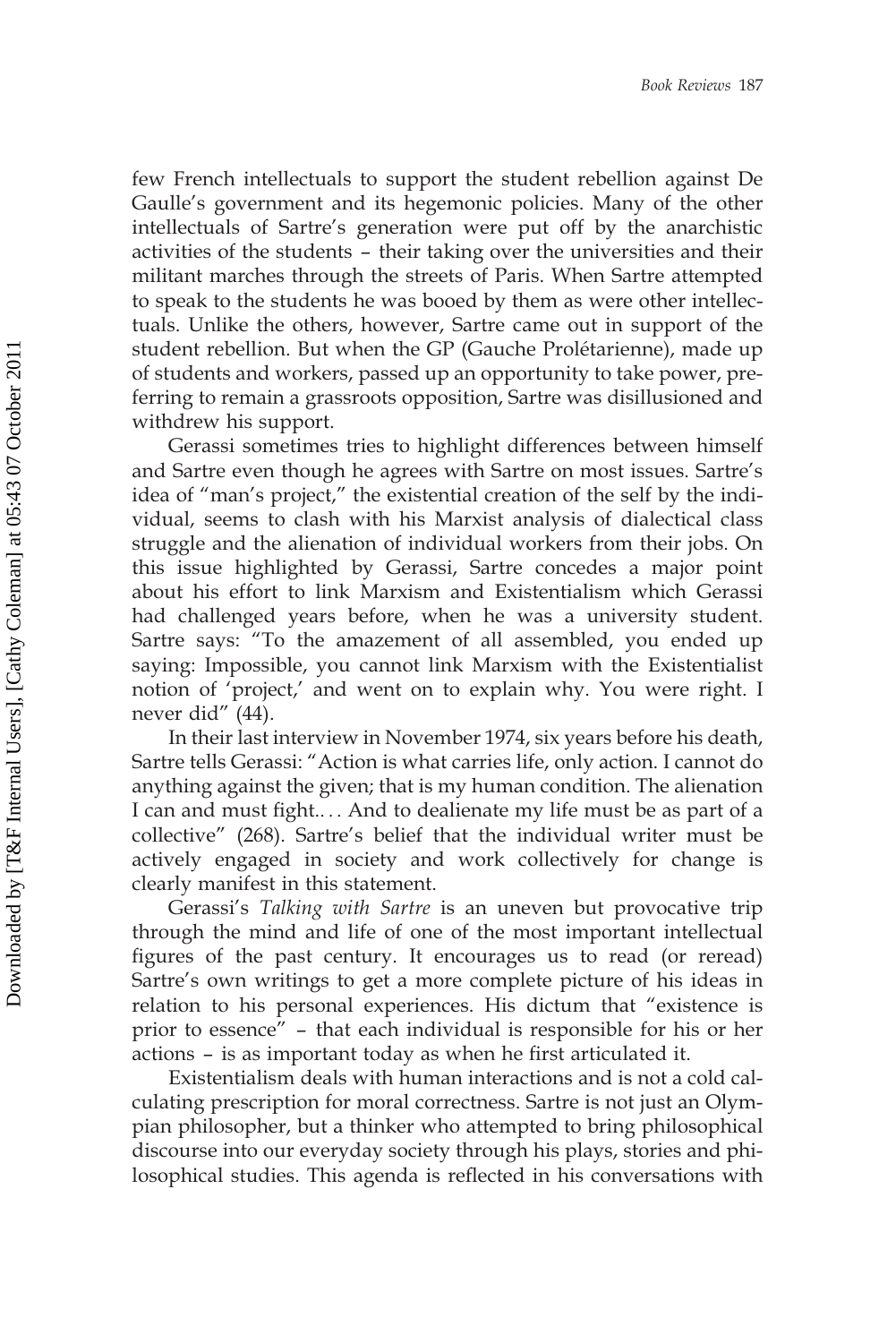Gerassi. Thought and praxis came together in Sartre's ongoing search to live an authentic life.

> $\odot$  2011 Howard Pflanzer playwright (Living With History: Camus, Satre, De Beauvoir); Department of Communication and Theatre Arts John Jay College, Cuny hpflanzer@yahoo.com

Michael A. Lebowitz, The Socialist Alternative: Real Human Development (Monthly Review Press, 2010)

Venezuela's Bolivarian Revolution has been blazing the path to a twenty-first century socialism, a socialism that puts in first place human development rather than development of the forces of production or bringing them under state control. This has required a renovation of the Marxist tradition, a task undertaken by philosopher István Mészáros, whose thinking has influenced Hugo Chávez. But the popular exposition of these ideas comes from economist Michael A. Lebowitz. In his earlier *Build It Now*, and even more clearly in the present book, Lebowitz has made available to a wide public an accessible systematic presentation of the philosophic principles of the socialist alternative emerging in Latin America.

Since his retirement from Simon Fraser University, Lebowitz has taken up residence in Venezuela where he has been a close observer of political and economic developments as well as an adviser to Hugo Chávez. There he is associated with the Centro Internacional Miranda research institute. While his views on building socialism are informed by the Venezuelan experience, they are much more general in scope. Coming from a critique of the Soviet model and the Yugoslav system of market self-management (the subject of a promised book Studies in the Development of Socialism), Lebowitz recovers the core of the socialist vision: a society that fosters the full development of human capacities through revolutionary practice, i.e. the "coincidence of the changing of circumstances and of human activity or self-change."

Socialism is a process that links human development and practice. Marx understood that in labor the worker not only transforms the material world, but also himself. The same dialectical relationship applies not only in the workplace but also in the sphere of political and economic struggle. So the key to human development is a society that maximizes the opportunities for active participation in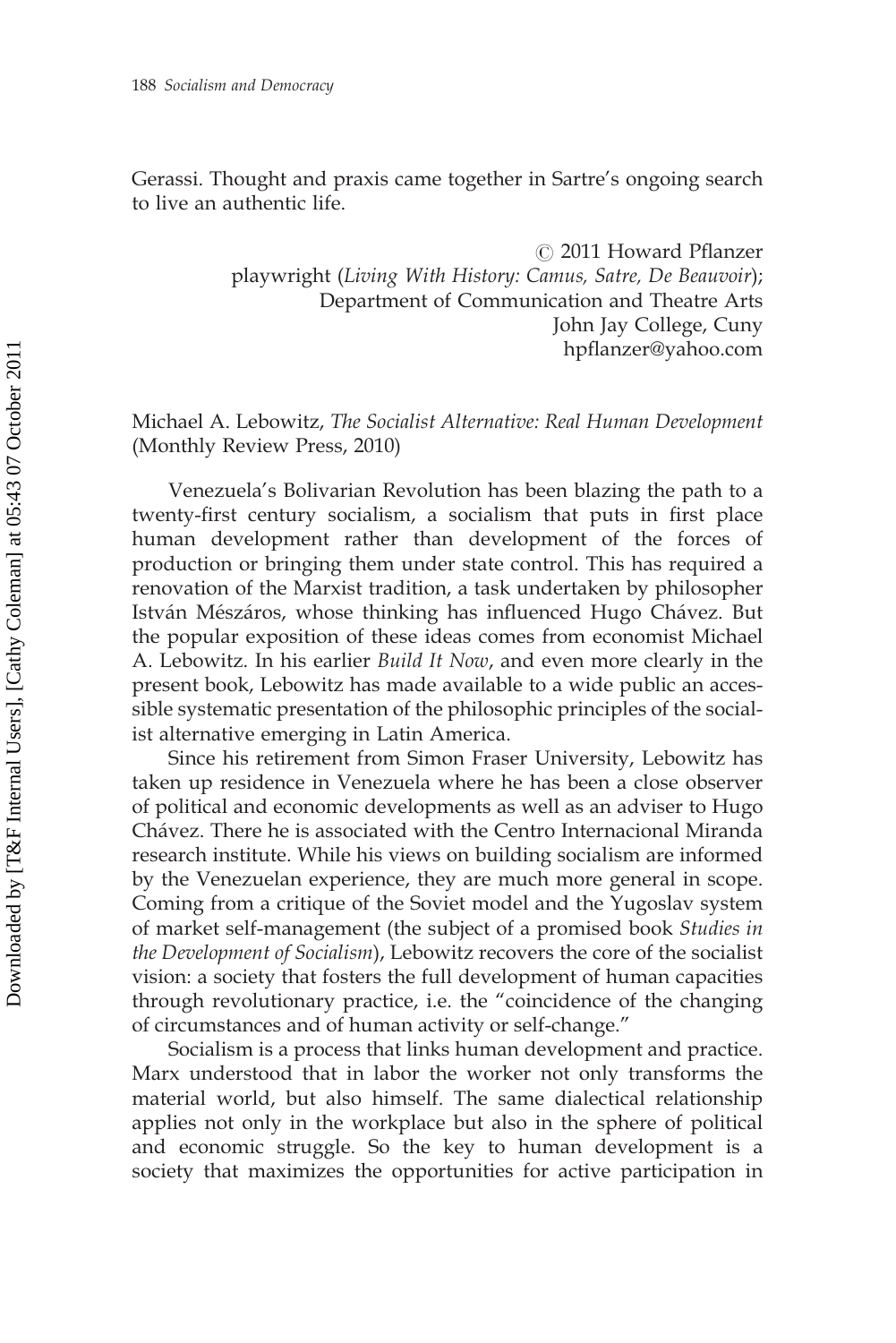all aspects of life, a society that fosters democracy, participation, and protaganism. Lebowitz argues that this is the premise for Marx's critique in Capital. It is precisely because under capitalism labor is alienated that our products appear as an alien power that rule over us rather than as creations in which we can recognize ourselves and develop our human capacities.

Humans are social beings, but capitalism blocks a realization of our species being. While it replaces individual labor with social labor, it does this under the control of another, thereby denying the possibility of solidarity among associated workers. As Marx pointed out, it is only "when the worker cooperates in a planned way with others [that] he strips off the fetters of his individuality, and develops the capabilities of his species." Full human development requires conscious collective decision making. It requires worker self-management.

But it requires more than this. It requires what Lebowitz calls a solidarian society. If worker cooperatives operate on the basis of common self-interest and relate to other cooperatives through market relations, then they simply become collective capitalists. This was the fate of Yugoslavian self-management. A solidarian society goes further. Cooperatives must themselves cooperate. Quoting Marx on the Paris Commune, "United cooperative societies are to regulate national production upon a common plan, thus taking it under their common control."

Socialism as an organic system rests on the combination of social property, social production, and satisfaction of social needs – what Hugo Chávez calls the elementary triangle of socialism. These are interdependent in that "without production for social needs, no real social property; without social property, no worker decision making oriented towards society's needs; without worker decision making, no transformation of people and their needs" (129). Once a socialist mode of production is established, socialism reproduces itself and is irreversible because each leg of the triangle sustains the others. But until that point is reached it is threatened by the established organic system of capitalism, even though it might be in crisis. Each is struggling to survive. For this reason, workers need state power (not the old hierarchical state but a truly democratic state) that can impose a mode of socialist regulation that will nurture the developing socialist triangle.

In his earlier book on the Bolivarian Revolution, Build It Now!, Lebowitz enjoins us to do just that where "a government representing workers has been elected but the balance of forces favors capital." Such is the situation in Venezuela. What needs to be done in such a case is use state power to develop workers' councils and communal councils through which popular classes can participate in making decisions on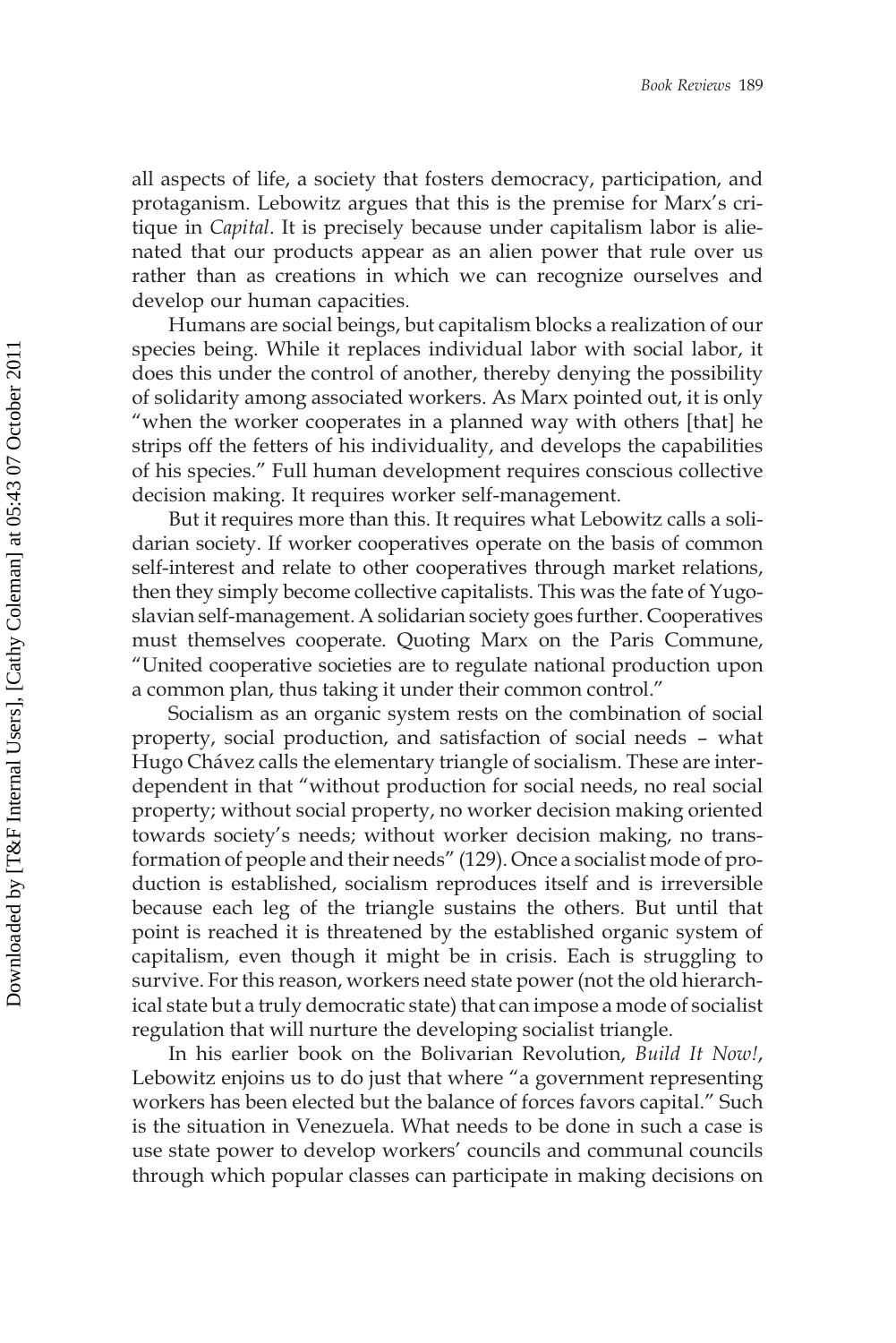those matters that affect their lives, and thereby themselves be transformed into social actors. These are the cells of a new society, the basis of a new socialist state. Even in their embryonic form these cells represent "despotic inroads on the rights of capitalist property" (136) and will be resisted accordingly by capital (e.g. with a capitalist strike). It is in this struggle that workers are radicalized. The revolutionary state has created the conditions for the mobilization of people against capital.

A weak point in Lebowitz's argument arises when he tries to conceptualize how these self-managed cells can link together cooperatively so as to promote the common good. He wants to avoid any integration from above by an overarching state because this substitutes for the democratic participation that educates people. Further, unlike many socialists today, he does not want to rely on markets to coordinate the exchange of goods because markets are based on self-interest rather than the needs of others for human development. Indeed, Lebowitz wants to see the exchange of use values between producing collectives, without prices attached to them. As he says, "the socialist alternative is to de-commodify. Everything." (146) His claim that this can be done from the bottom up seems utopian. More feasible would be for the state to expand the range of free goods available for human development – to expand the commons – thereby promoting an acceptance of these distribution relations as self-evident natural laws.

The basic strategy for revolutionary change in a situation like that of Venezuela is to use the old state, now in the hands of revolutionaries, to nurture the cells of a new state below. One wishes Lebowitz had developed more fully his assessment of this strategy. In my assessment, whereas in Cuba it took a revolution to create a socialist state, in Venezuela an attempt is being made to create the revolution within the old bourgeois state. More precisely, sections of the state, led by Hugo Chávez, are trying to transform civil society, bringing the popular classes into the structure of governance, even against the opposition of sectors of the old state and civil society. This is a complex situation whose outcome is not yet certain. The domestic strategy of the Bolivarian Revolution is to build alternative political and economic institutions parallel to the still existing bourgeois institutions, gradually increasing their strength to create a situation of dual power.

In the political realm communal councils are being created at the neighborhood level. By being able to set priorities based on community need, participants are educated to a new kind of political role. While the resources come from the state, officials are not always responsive – even some of those who wear the red shirts of the revolution.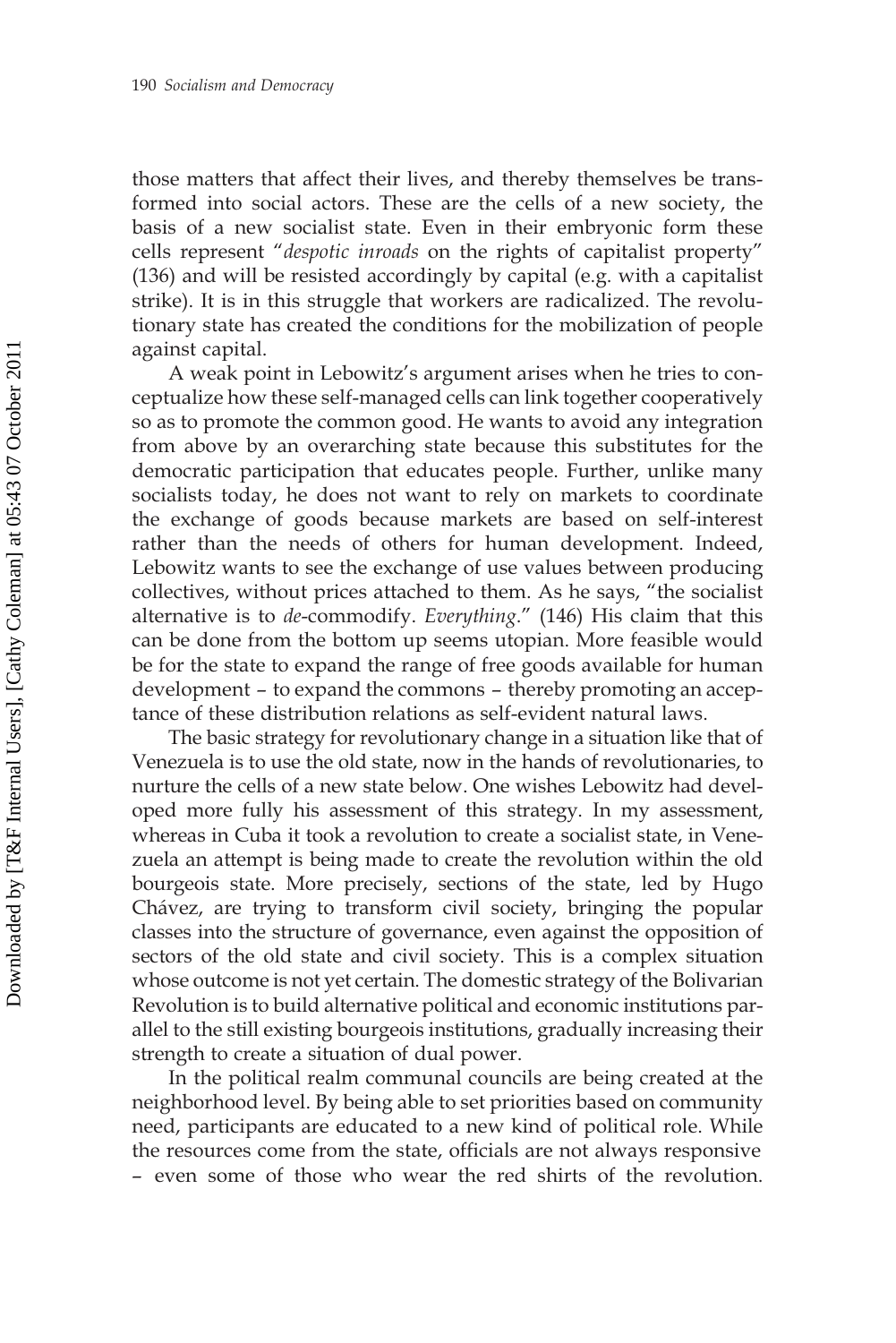There are those in the administrative apparatus of government who are still wedded to bourgeois ways of thinking and customary bureaucratic prerogatives and procedures. The community councils are an effort to bypass the state apparatus and local officials by putting decision-making power in the hands of people at the grassroots. Similarly, the promotion of worker cooperatives is planting the seed of a solidarity economy parallel to the existing capitalist economy. As part of an endogenous development strategy, cooperatives seek to build from those at the bottom of society, thereby incorporating the weakest as members of a national economy.

The terrain of civil society is always essentially contested territory. It is composed of a multiplicity of classes and groups with varying values and often competing, even antagonistic interests. But sometimes a class or group will project itself as representing the common good. If successful in winning sufficient support from other sectors of civil society to achieve hegemony, it can then claim to speak for the nation as a whole. For a long time now in the US, capital has enjoyed such a hegemonic position. So too in Venezuela. Even so, other class interests continue to contend within civil society. It is such popular forces that the Bolivarian Revolution seeks to strengthen, challenging the long standing hegemony of capital.

While Lebowitz might not disagree with the above assessment, one wishes he had spelled out more fully the concrete realities of making revolution in a country like Venezuela. Although the Venezuelan situation is unique, it has lessons for popular forces elsewhere in Latin America as bourgeois states come into their hands – a prospect made more likely by the exhaustion of neoliberal globalization. The vision of socialism as real human development inspires social change in the countries to our south. If only it would be so in the United States.

> © 2011 Cliff DuRand Research Associate, Center for Global Justice cliff@globaljusticecenter.org

Martin Carnoy, Cuba's Academic Advantage (Palo Alto: Stanford University Press, 2007).

Over the past thirty years, when researchers and educators visited classrooms in Cuba and in other countries, Cuban pupils in every grade seemed to know much more math and seemed to read better. In the late 1990s, an international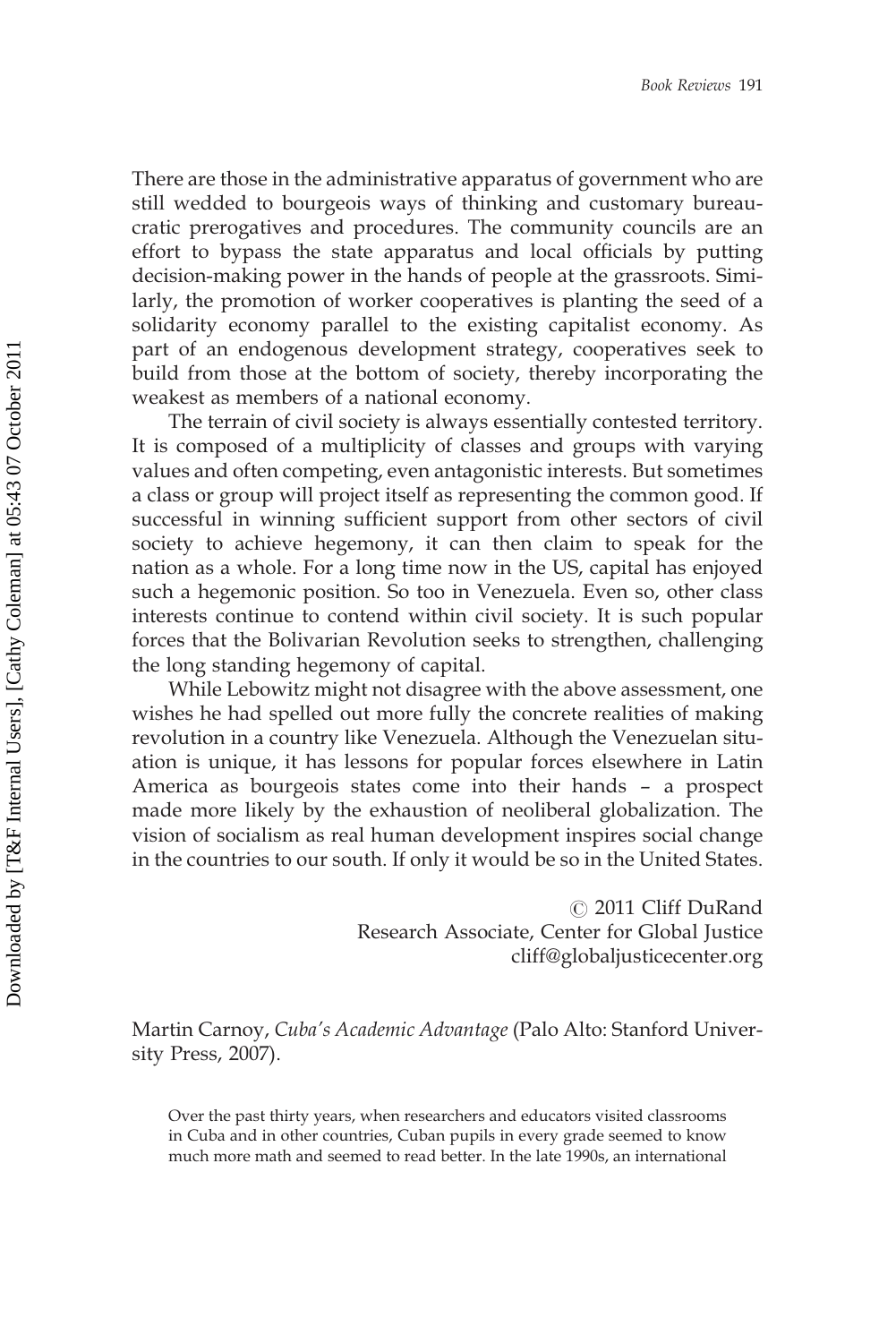organization, UNESCO, tested pupils in thirteen Latin American countries. What researchers and educators had believed for years about Cubans was confirmed. (48)

When people defend and praise Cuba's accomplishments under socialism, what is frequently mentioned is healthcare and education. But specifics are usually lacking to explain the achievements in education. This volume helps fill that void. Written by an education professor at Stanford, who is apparently not a socialist, it employs standard educational theory to analyze the reasons behind Cuba's success in primary and lower secondary school education. Carnoy compares Cuba's education system with those of Brazil and Chile in terms of performance, techniques and results. He visited schools in rural as well as urban areas. The results of the study indicate not only that Cuba outshines the other two countries in all categories, but also that there is little difference in Cuba between urban and rural schools and between schools in poorer and wealthier districts, and that the elite Chilean private schools provide the closest match to the Cuban schools. Much of Cuba's success can be directly attributed to socialism.

Cuba's educational reforms were initiated in the 1960s, beginning with "top-down mobilizations implemented islandwide," including the massive literacy campaign, expansion of secondary schools, curricular reforms, and lowering of class size. By the end of the decade, "universal tenth-grade education had been reached. A massive effort was made in the 1960s to equalize Cuban education in urban and rural areas and among urban neighborhoods" (29). Teaching became a highly regarded profession and a teacher-training school was created.

Carnoy also notes at the outset that the Brazilian and Chilean social structures are much more unequal than Cuba's, and that, for example in Brazil, "children in low-income regions go to schools with far fewer resources than are found in schools of more affluent areas" (35). Cuban schools are superior in classroom physical conditions, materials and textbooks available, and class size (20 in grades 1–6). All Cuban schools visited had computers, computer software, and a computer specialist. Since in socialism the state is also involved in healthcare and other social services, "families trust in the state's ability to produce highquality education for all" (53f). Furthermore, poor children in Brazil and Chile are more likely to be sick, hungry and homeless. Cuban children have little access to "drugs, gangs, child prostitution and child labor." As a result there is far less absenteeism among children and teachers in Cuba (a chronic problem in developing countries), and there are fewer incidents of violence in the classrooms (35f, 67).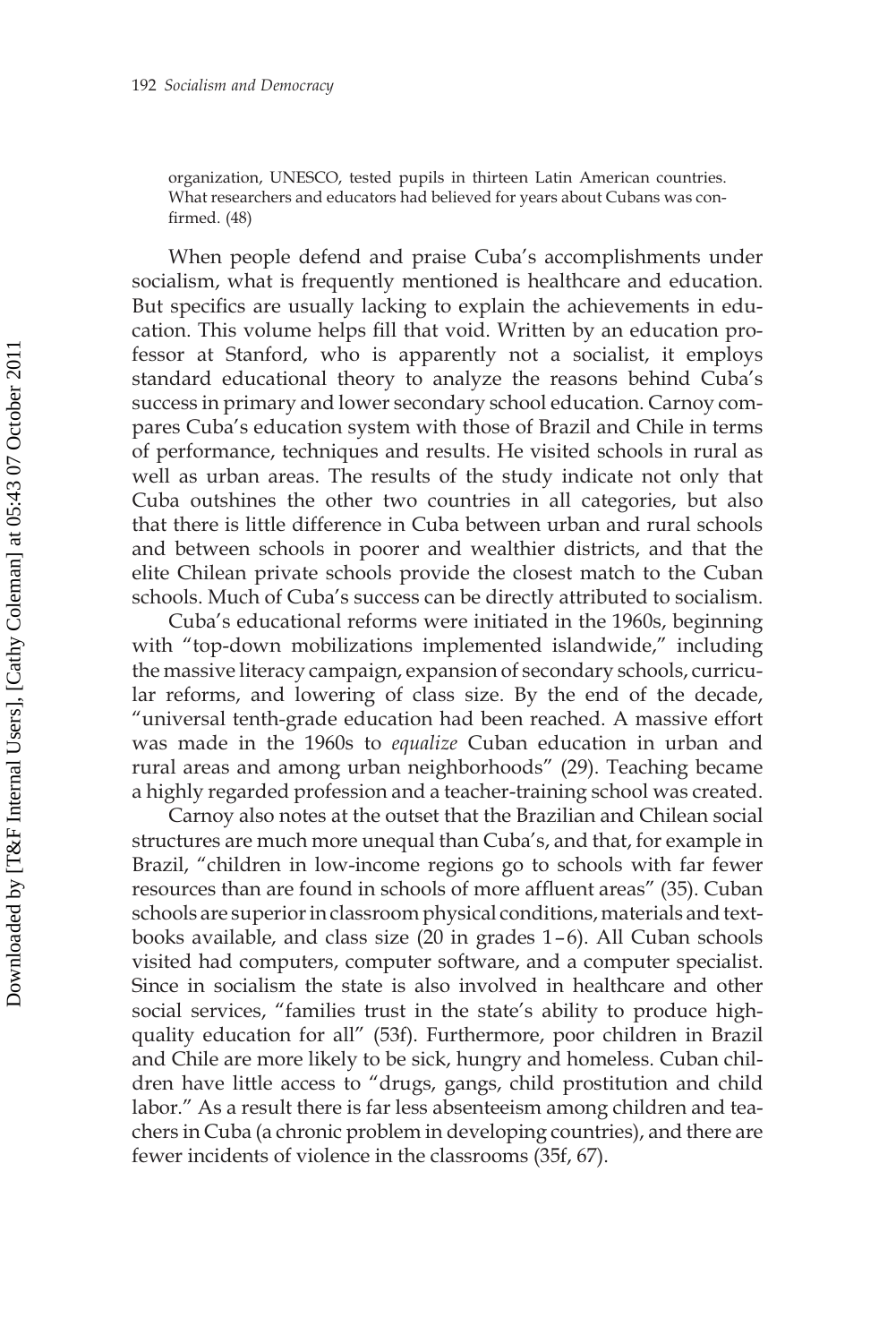In Cuba the role of the state in guiding children's lives is greater. The schools, families, and municipalities share responsibility for a child's academic progress. Children stay with the same teacher through the sixth grade, which means that the teachers know their students and their families well. Other factors include an eight-hour school day. The ability of teachers to become well acquainted with their students is enhanced because people in Cuba do not change jobs and/or move frequently. If a student is absent for a few days or is having difficulties learning, the teacher will visit the family. "A principal of a primary school with 400–600 pupils could name every child with learning difficulties and the steps that were being taken to help the child..." (107).

Cuban students are also stimulated to attend school since it can lead to a white-collar job, and "Cuban children from less-educated families have much greater opportunity to succeed academically than their counterparts in Brazil and Chile" (39, 43). Since Cuban parents are more likely to be educated, their expectations are higher. "It is much easier for a teacher to deliver high-quality education in a society where essentially all children come to school at the 'right' age and are well nourished, where educational success is believed to be important by most families, and where families consider the teachers and the school to be dedicated to high-quality education for their children" (111).

The overall quality of those who enter the teaching profession in Cuba is high because most jobs outside of teaching do not pay better. A higher percentage of teachers in Cuba are university graduates. Teacher training is centrally controlled, and is based on the education philosophies of Vygotsky, Makarenko, and Dewey. Teachers are well versed in the curriculum, particularly in math, which "is more focused on teaching well a limited set of skills than covering a lot of material" (87). What stands out in Cuba is the intense and extensive teacher supervision and guidance, especially for new teachers. "Practice, not theory, is at the center of their teachers' education" (94).

Beyond teachers' initial education, most teacher training takes place takes place on the job, where new teachers are closely mentored by experienced teachers and school principals and vice principals. The job of these supervisors is defined specifically as ensuring that teachers in their school are teaching the required curriculum effectively and that students are learning it. (83)

In comparison with Chile and Brazil, Cuba is much more efficient in classroom management, because of much smaller class size with less time spent in interruptions and transitions. The emphasis is on problem-solving by individual students. Cuban students were very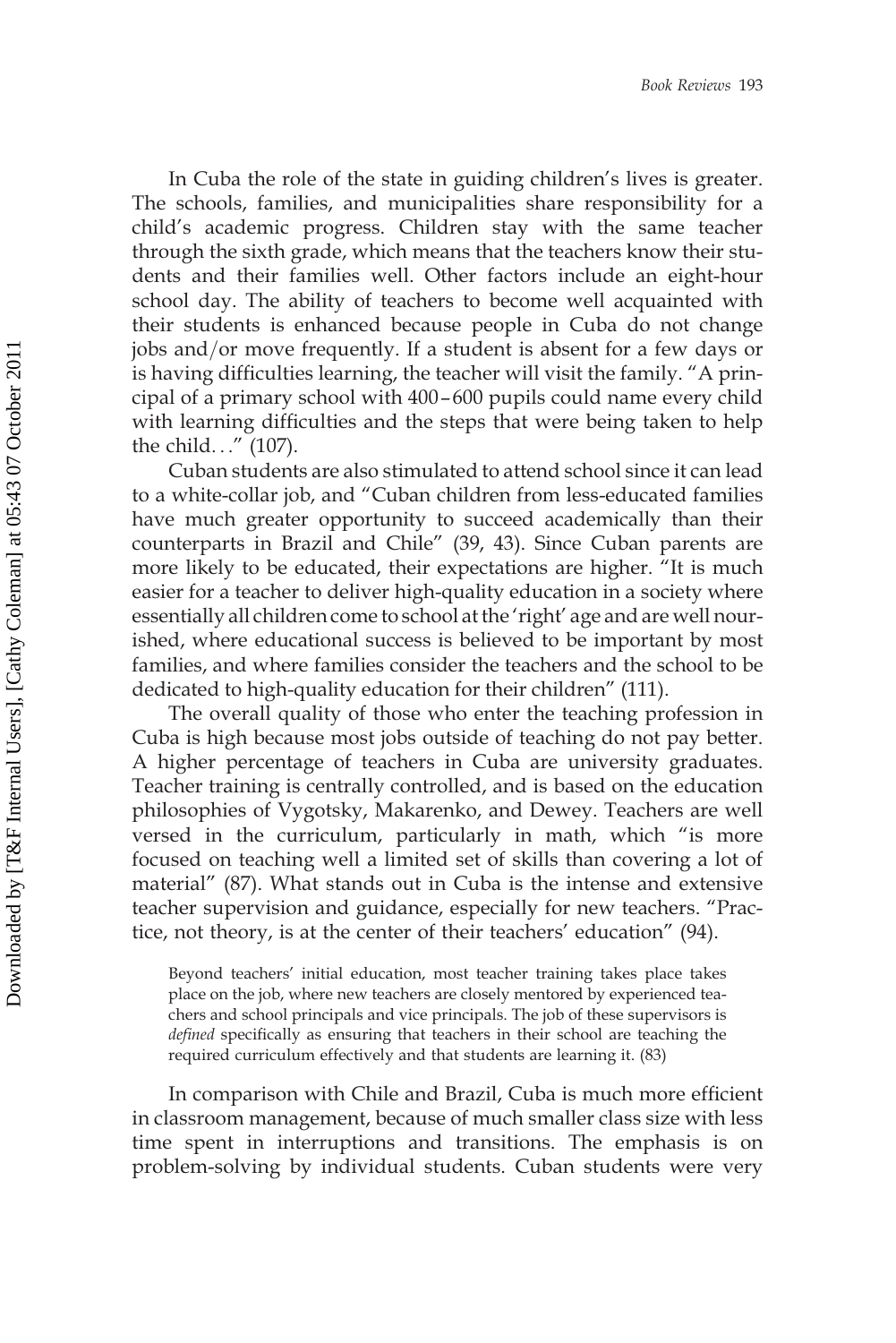involved in the lessons and showed few signs of being bored. There is a high level of discipline. Every student's work was checked. Students were asked to explain their answers and correct other students. Superior teacher content knowledge also helps explain the more demanding cognitive skill content of the lessons.

Cuban primary and early secondary education for all students is superior to Chilean and Brazilian, where students are far more segregated economically and socially. Thus, Cuba is on track towards fulfilling the socialist goals of educating all children together, in the context of protecting the rights of all children. It also destroys the myth that children of all economic and social backgrounds cannot be educated. We now have a better understanding as to some of the reasons why.

The only criticism I have of this well-written and well-documented study pertains to a few unsubstantiated remarks implying that a tradeoff for better schools in Cuba is a lack of political liberties. Carnoy writes, "Strict government social controls are not good for individual *adult* liberties, but they do assure that lower-income children live in crime-free environments, are able to study in classrooms with few student-initiated disturbances, and attend schools that are more socially mixed.... Chile and Brazil – especially Brazil – have much more political freedom for adults and much more inequality, poverty, crime and greater numbers of street children" (142, 144; Carnoy's emphasis).

These comments are not part of Carnoy's research. After detailed analysis focusing on Cuba's educational system, it seems out of place to just assert that people in Cuba lack political liberties. Recent publications have shown that scholars freely express their political differences with governmental policies in Cuba (see the collection, Cuban Perspectives on Cuban Socialism, S&D #52). Furthermore, Carnoy presents no argument supporting a necessary relationship between a superior educational system and lack of political liberties.

I recommend this book to all those interested in understanding practical applications of the socialist experience.

> © 2011 Peter Roman Hostos Community College City University of New York proman@hostos.cuny.edu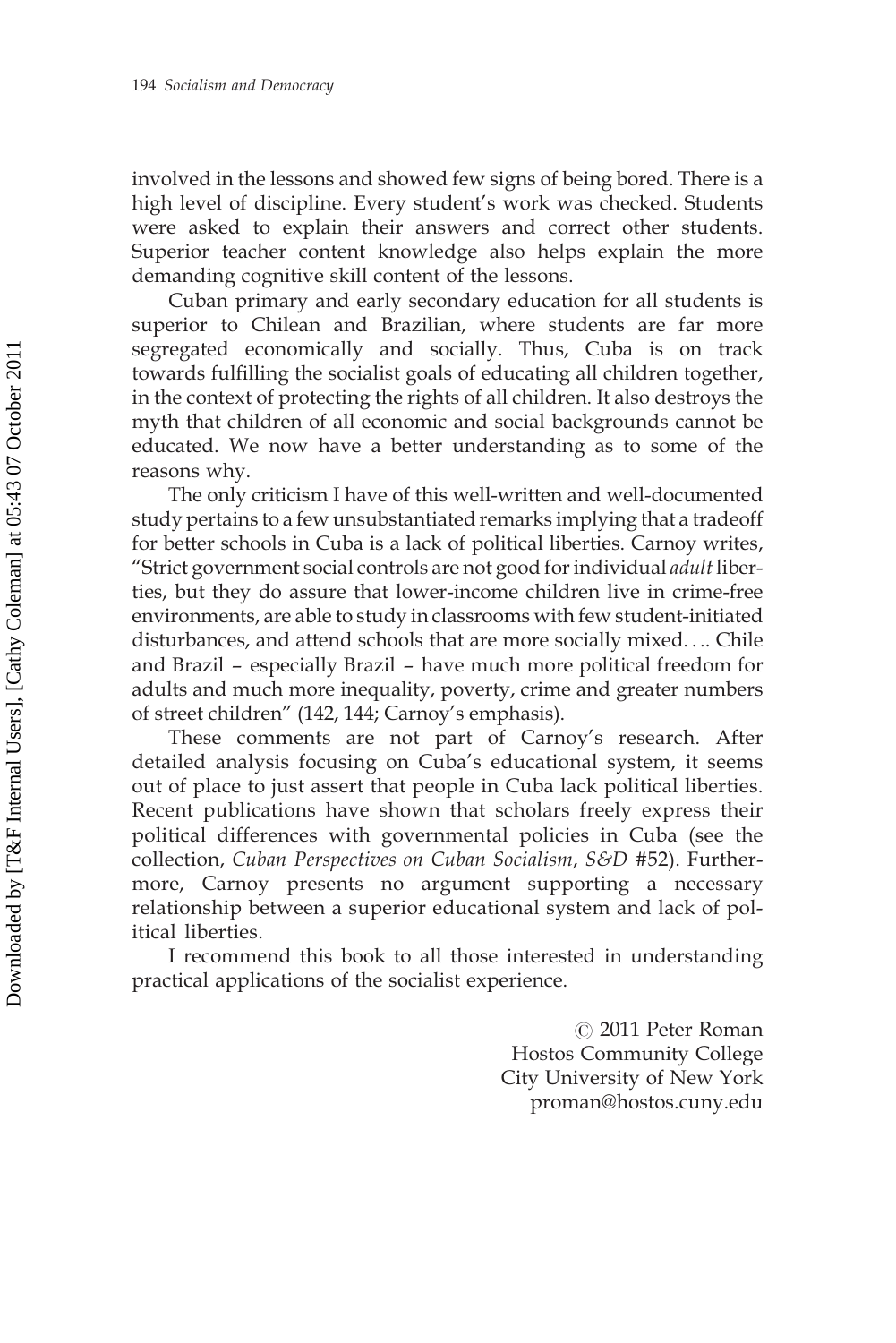Ennis Carter, ed., Posters for the People: Art of the WPA (Philadelphia: Quirk Books, 2008).

Ennis Carter has assembled almost 500 artistically accomplished and socially consequential posters produced by the Poster Division of the Federal Arts Program (a project of the New Deal's Works Progress Administration, or WPA). Her short Introduction notes that artists engaged by the Poster Division, which established workshops in eighteen states, produced two million copies of 35,000 designs, of which only a small fraction have been catalogued. Carter has aptly grouped these often stunning and charming posters into twelve categories, ranging from "Health & Safety" to "American Cultural Traditions." Her fine achievement in selecting and grouping the posters is, however, diminished by her failure to provide greater context for these socially important works.

Carter writes that this unprecedented (at least in peacetime) US government-sponsored initiative in the graphic arts "relates to the complex goals and objectives of the New Deal." Unfortunately, this beautiful and thoughtfully crafted volume makes no attempt to relate individual posters to specific New Deal programs or to the ethos of the New Deal. Perhaps Carter concurs with Christopher DeNoon, the author of the Foreword, who calls these posters "timeless images of beauty and artistic accomplishment." This statement evades the importance of knowing the specificity of time, place, and socio-political circumstances of their production. The posters are not only illustrative; they carried a symbolism supportive to a broadly defined social democratic movement, viz. the New Deal. Detached from those associations, the posters' messages appear antiseptic or even trite. The absence of accompanying text reduces posters such as "Eat Fruit for Healthy Living" or "Use the Hook and Save Your Fingers" to empty, pious visual appeals. When placed within the context of the New Deal's programs promoting public health and the overall needs of workers, the posters convey, in addition to their manifest message, unstated reminders of the Roosevelt administration's socially and politically progressive orientation. While homemakers and workers during the Depression very likely inferred these associations, they require some prompting for those who are far removed from their production and daily display.

In their totality, the WPA posters represent an iconography that reminded their viewers of the Roosevelt administration's commitment to the "forgotten man," who was more than likely "ill clothed, ill fed, and ill housed." Posters announcing the construction of public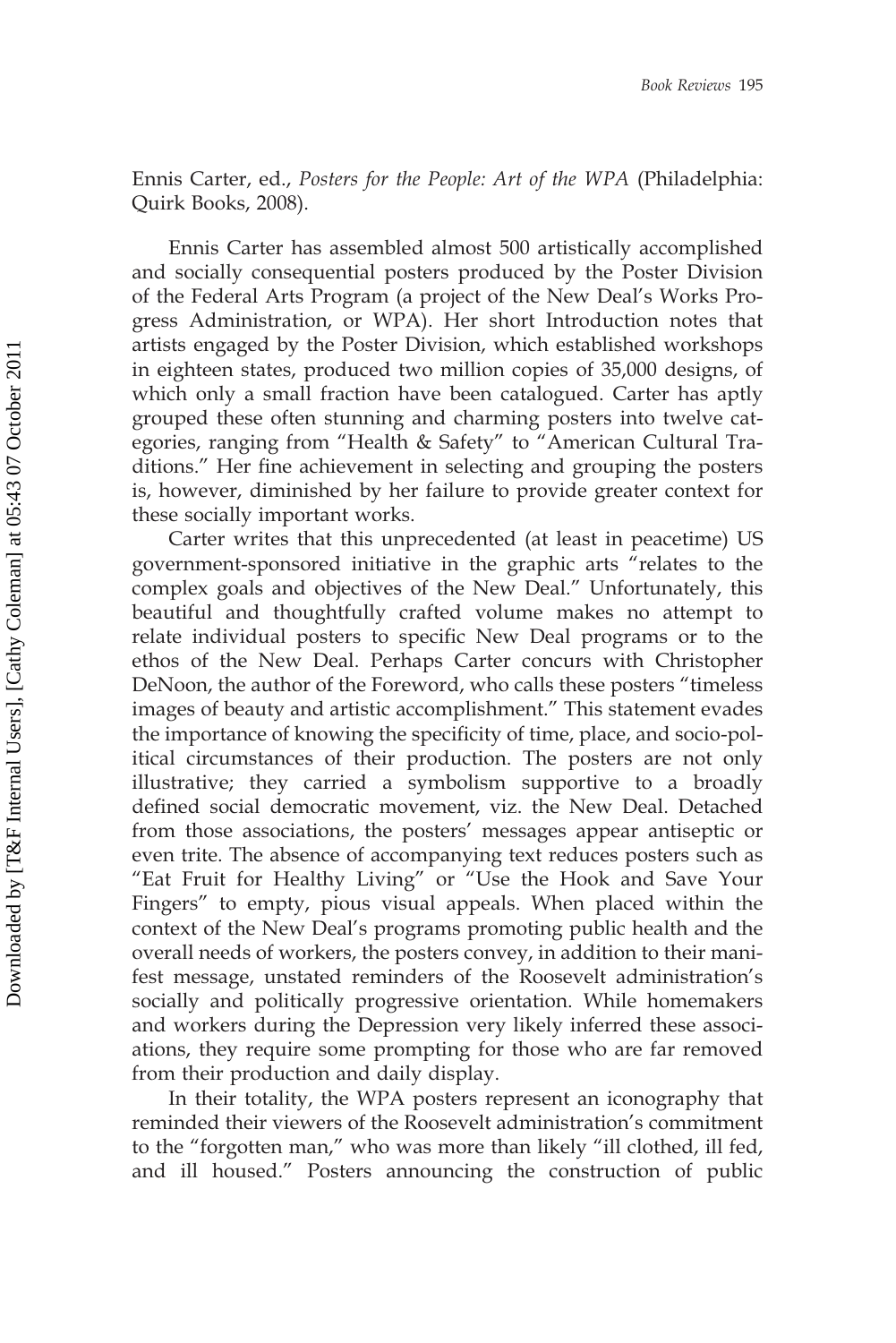housing in Cleveland ("Live Here at Low Rent" and "Your Children Will Like These Low Rent Houses") surely were not produced and displayed solely – or even primarily – to apprise unemployed tenement dwellers of the availability of above-average housing at below-average rents. Such housing would attract people even without carefully crafted wall-posters in public venues. The posters were first and foremost political statements celebrating the accomplishment of a major New Deal program. Similarly, the twelve posters announcing exhibits of Native American arts and crafts signify not only their ostensible purpose but also the New Deal's heightened respect for Native American cultures and languages. WPA posters mirrored the New Deal's cultural pluralist impulses, which clashed with the assimilationist policies of previous administrations.

Posters for the People shows many posters – "Rural Pennsylvania" and "Visit Montana" – that draw attention to aspects of a particular state's cultural or natural heritage. However, the editor makes no connection between these posters – whose obvious message was "come see this!" – and the WPA Federal Writers' Project guidebooks to the forty-eight states and Washington DC, which featured tours of the states' natural, historical, and cultural sites. The WPA posters promoting travel within the United States or suggesting that one "Read a Book About Canada" or "Use Your School Library" were premised on ideas of Progressive reformism, one of the components of New Deal philosophy, that the broadening of the experiences and thinking of the people was essential to a movement intent on replacing unbridled profitmaking with social uplift. These posters' often insipid messages express, albeit in whispered tones, the New Deal's social democratic impulses, which necessitated wider social horizons and concerns from constituencies not reachable with printed materials. Posters that drew attention to the natural wonders of a state and encouraged their viewers to visit it, were connected to the New Deal's goals of developing and enhancing public spaces, encouraging support for conservation, and protecting wildlife – goals enunciated earlier by the Progressive Era. Posters that relate to these latter concerns are present in this volume, but no connection is drawn between them and the posters promoting travel.

In contrast with the WPA paintings discussed in Laura Hapke's recently published Labor's Canvas, there is a near total absence of overtly leftist themes in the WPA posters selected in Posters for the People. These posters were snapshots produced and displayed in public venues where the maximum number of people could view them. Each one was intended to make a single point, to provoke a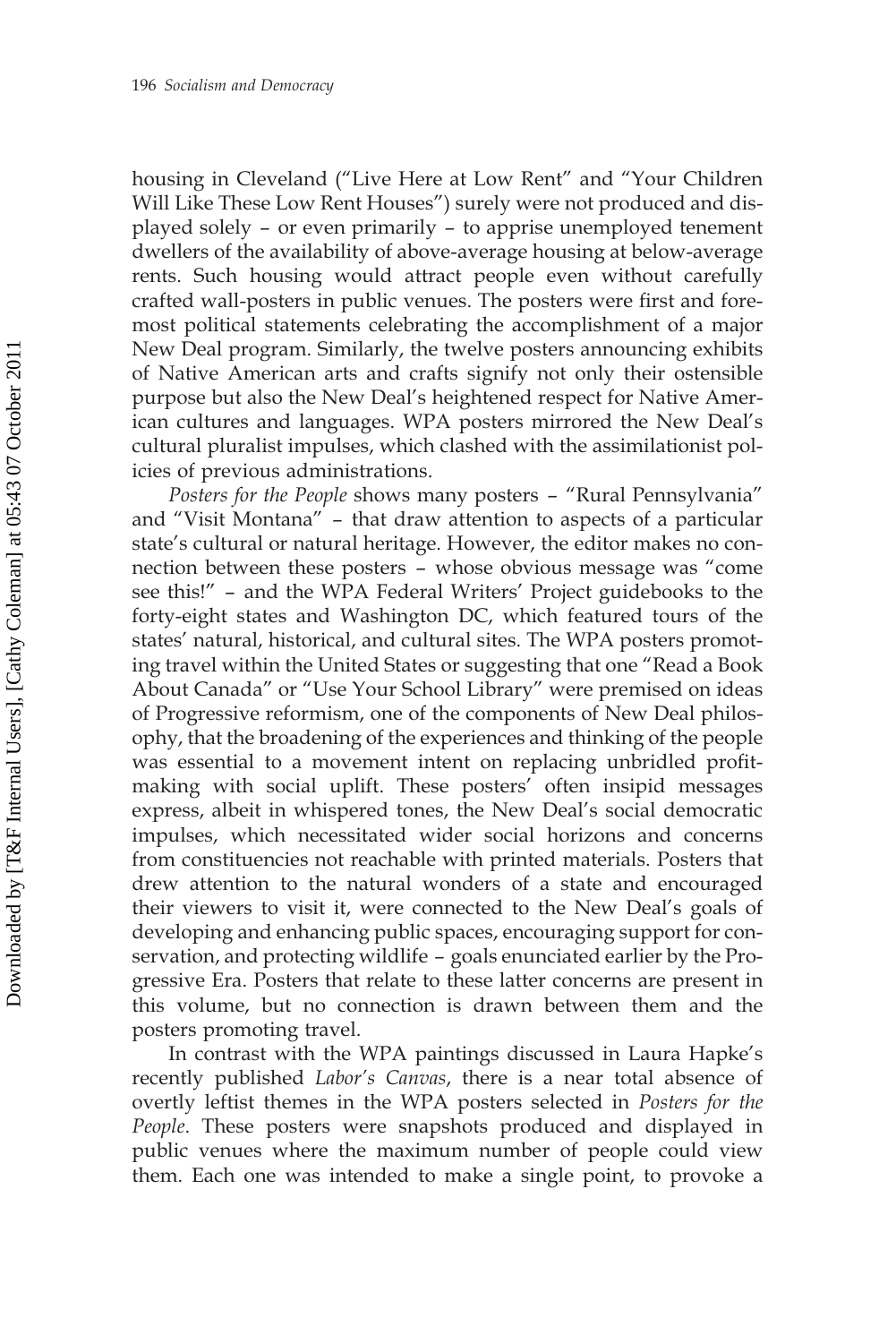particular thought or action. By their nature, they are the ideal genre for political agitation. Paintings were seen as the work of individual artists who had ownership over their production. Therefore they were permitted a wider range of expression as to content and style. Paintings might bring about a deeper change in consciousness, but posters could promote rapid change among large audiences.

The right wing relentlessly targeted the Federal Arts Program. Consequently, the WPA-produced posters almost always avoided unambiguous leftist iconography and themes. Nonetheless, it is impossible to explain the firestorm of right-wing opposition to the WPA's arts projects had these works not conveyed basic assumptions and concepts congruent with social democracy and antithetical to possessive individualism. This can be best understood by imagining what might have been the content of posters produced by, say, Herbert Hoover's administration. Whatever might come to mind, it reminds us of what was not present in the WPA posters (e.g., the American flag, busts of the Founding Fathers, red, white, and blue bunting, etc.). The secular-humanist ethos of the New Deal posters is unmistakable – at least it was to the political Right.

Posters for the People does not completely exclude leftist imagery. "Pennsylvania" and "Work with Care," both created by Isadore Possoff, depict older workers grasping their tools in a monumental style associated with socialist realism. By simply blazoning their titles, such as "One Third of the Nation" and "It Can't Happen Here" (themselves products of a Left rhetoric), WPA posters advertising plays produced by the Federal Writers' Project projected a clearly Left political message.

There are instances where the editor should have done some additional work. The poster announcing the exhibit "Picasso: Forty Years of His Life" at the Art Institute of Chicago is dated "ca.1936– 1940." Surely, it would not have taken much effort to find the date of such an important exhibition. Similarly, the first name of Mayor Edwards, who is mentioned in the poster that urges viewers to "Join the Mayor's Milk Fund," and the name of the city over which he presided, could have been discovered without great effort. At least ten of the posters in this collection are not posters at all but covers for books produced by the Federal Writers' Project. The one poster in Spanish, "Evite Accidentes" (Avoid Accidents), is placed in the section "Health & Safety," but it is in fact a Civil Defense poster that belongs in the section "War & Defense."

The originality of the WPA posters' designs and their aesthetic value enticed viewers to give them more than a glance. Their artistic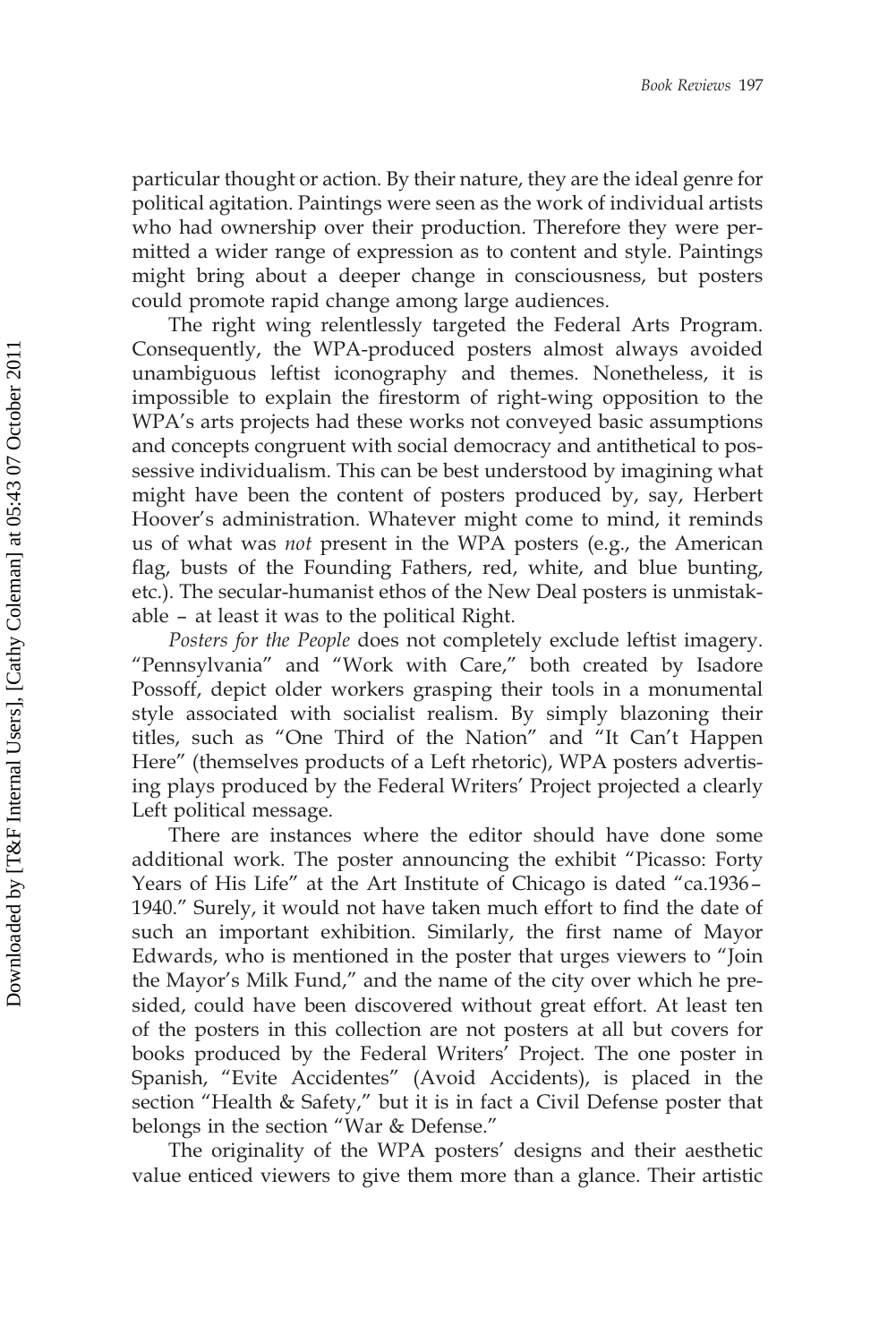quality enabled them to lay claim to public spaces and conveyed the sense that their messages were important. All those who appreciate the concepts and creations of Popular Front culture, broadly defined, will savor these reproductions. Posters for the People will stimulate its readers to learn more about this high point of the New Deal's support for public art and the heightened social consciousness it helped to engender.

> $\odot$  2011 Gerald Meyer Hostos Community College City University of New York geraldjmeyer@aol.com

Raya Dunayevskaya, The Power of Negativity: Selected Writings on the Dialectic in Hegel and Marx, eds. Peter Hudis and Kevin B. Anderson (Lanham, MD: Lexington Books, 2002).

This excellent volume offers a unique collection of essays, correspondences, drafts, presentations and papers that effectively span Raya Dunayevskaya's later years after the break with Trotsky (1938) and C.L.R. James (mid-1950s). The documents are clearly presented and are well-chosen, offering a valuable insight into the mind of this radical thinker. Hudis and Anderson's introduction proffers a clear focus for the volume on the idea of dialectical negativity and situates this body of work within the whole of Dunayevskaya's life and thought.

The volume is divided into five distinct periods and themes beginning with Dunayevskaya's unique contribution to Marxist-Humanism before going on to her studies of dialectics in Part II. This second part offers a careful analysis of the concept of dialectics that conjoins Hegelian and Marxian themes. It also contains a series of correspondences with Herbert Marcuse which I found to be the most interesting part of the book, as it reveals the differences in approach to dialectics between the Frankfurt School and the Socialist-Humanists. Parts III and IV give particular emphasis to Hegelian-inspired notions taken up in Marx's so-called 'early humanism' and also by Georg Lukács. The final part offers various papers and letters that look to revolutionism and the question of 'what comes after' in terms of such matters as organisation, youth, and women's liberation. It is appropriately titled "The Changed World and the Need for Philosophic New Beginnings", a question that was of utmost concern to Dunayevskaya with the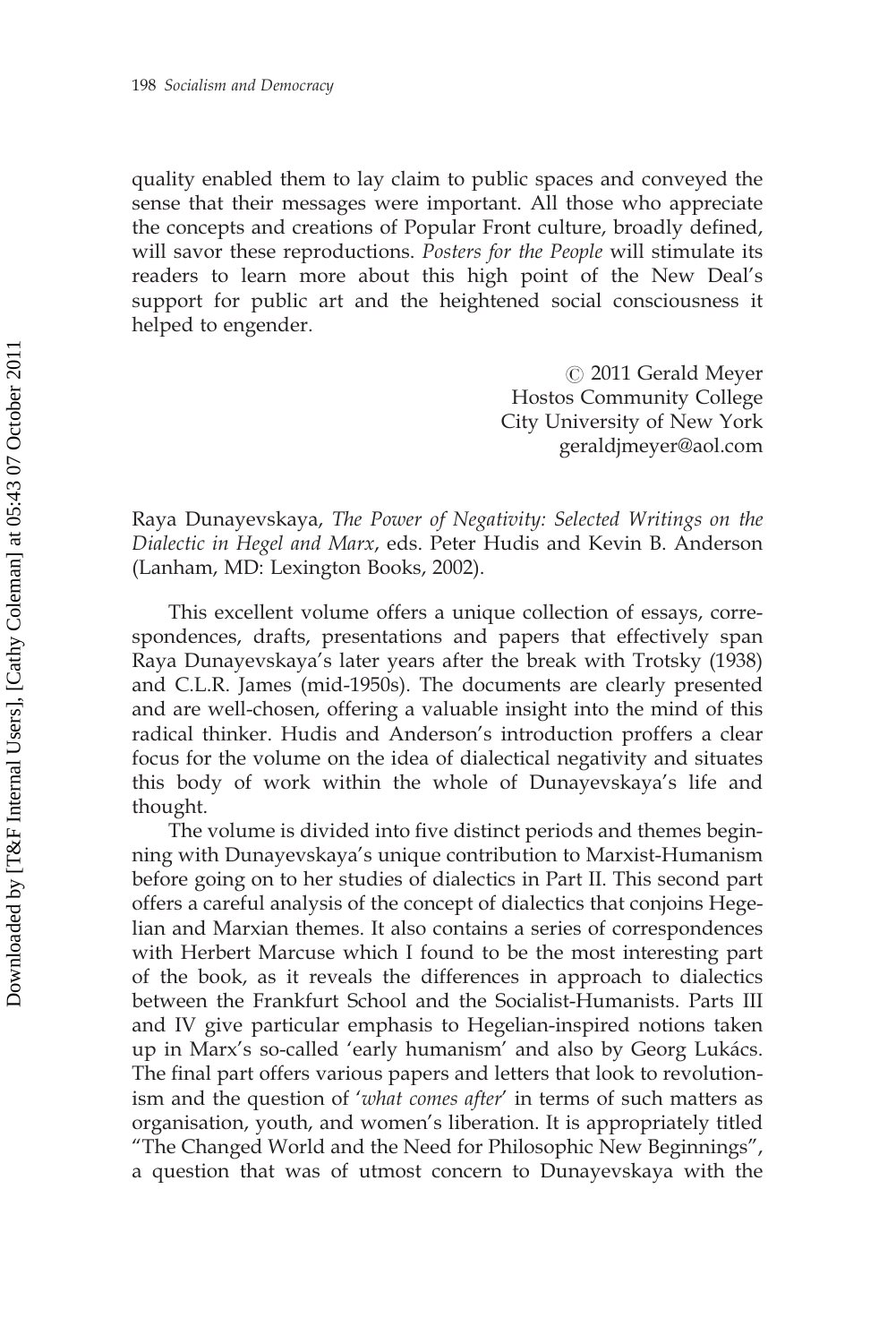seeming triumph of Thatcherism and 'Reaganomics' before her death in 1987.

The concept that is central to Dunayevskaya's thought – and which is the primary focus of this volume – is the Hegelian notion of Absolute negativity. It has connotations similar to recent readings of Hegel by Maker and Williams regarding the 'double dialectic', $6$  and by Berthold-Bond, who has shown that Hegelian dialectical negativity does not result in a "closed ontology".<sup>7</sup> It would appear that this interpretation of an open-ended dialectic immanent to Hegel's Logic is growing in acceptance, and is a welcome development in political philosophy as it represents the opportunity to break with those readings that have reduced dialectics to a Marxist husk, dismissing it as being, at best, dogmatic and, at worst, a closed ontology ushering in a totalising metaphysics. This volume represents a key opportunity for the radical Left to reclaim the fundamental perspective and process of the dialectic and channel it towards emancipatory ends. For too long, dialectics has been misunderstood and its potential unrealised. Dunayevskaya's thought offers dialectics as a means to push forward the horizons of political possibility, to overcome what the editors of the volume rightly identify as the 'crisis of the imagination' in contemporary politics (xxv).

The notion of Absolute negativity is taken from Hegel's Science of Logic, where he goes beyond pure or abstract negativity and calls for absolute negativity, which not only rejects the old but is in fact the basis for a new development or a forward movement.<sup>8</sup> Hegel rejects the notion – so often charged against him – of an Absolute that is *oppo*sitionless. Rather, at the conclusion of this work Hegel affirms the Absolute Idea as nothing less that 'absolute liberation', the point at which humanity moves towards its freedom.<sup>9</sup> As is well known, Dunayevskaya is readily accepting of Hegel's idealism (she is avowedly "not afraid" either of the "'system' of Hegelian philosophy, or of the idealism of the Absolute Idea" [109]), but what is important in this volume is not her defence of idealism but her argument that

<sup>6.</sup> Philip T. Grier, ed., Identity and Difference: Studies in Hegel's Logic, Philosophy of Spirit, and Politics, Albany: SUNY Press, 2007, chapters by William Maker ("Identity, Difference, and the Logic of Otherness") and by Robert R. Williams, ("Double Transition, Dialectic, and Recognition").

<sup>7.</sup> See Daniel Bethold-Bond, Hegel's Grand Synthesis, a Study of Being, Thought and History (Albany: SUNY Press, 1989), 136, cited in Dunayevskaya, xxiv.

<sup>8.</sup> G.W.F. Hegel, Science of Logic (A.V. Miller Trans.) (Atlantic Highlands, NJ: Humanities Press, 1969), 113. See also Dunayevskaya, xviii-xix.

<sup>9.</sup> Hegel, Science of Logic, 824, 843.